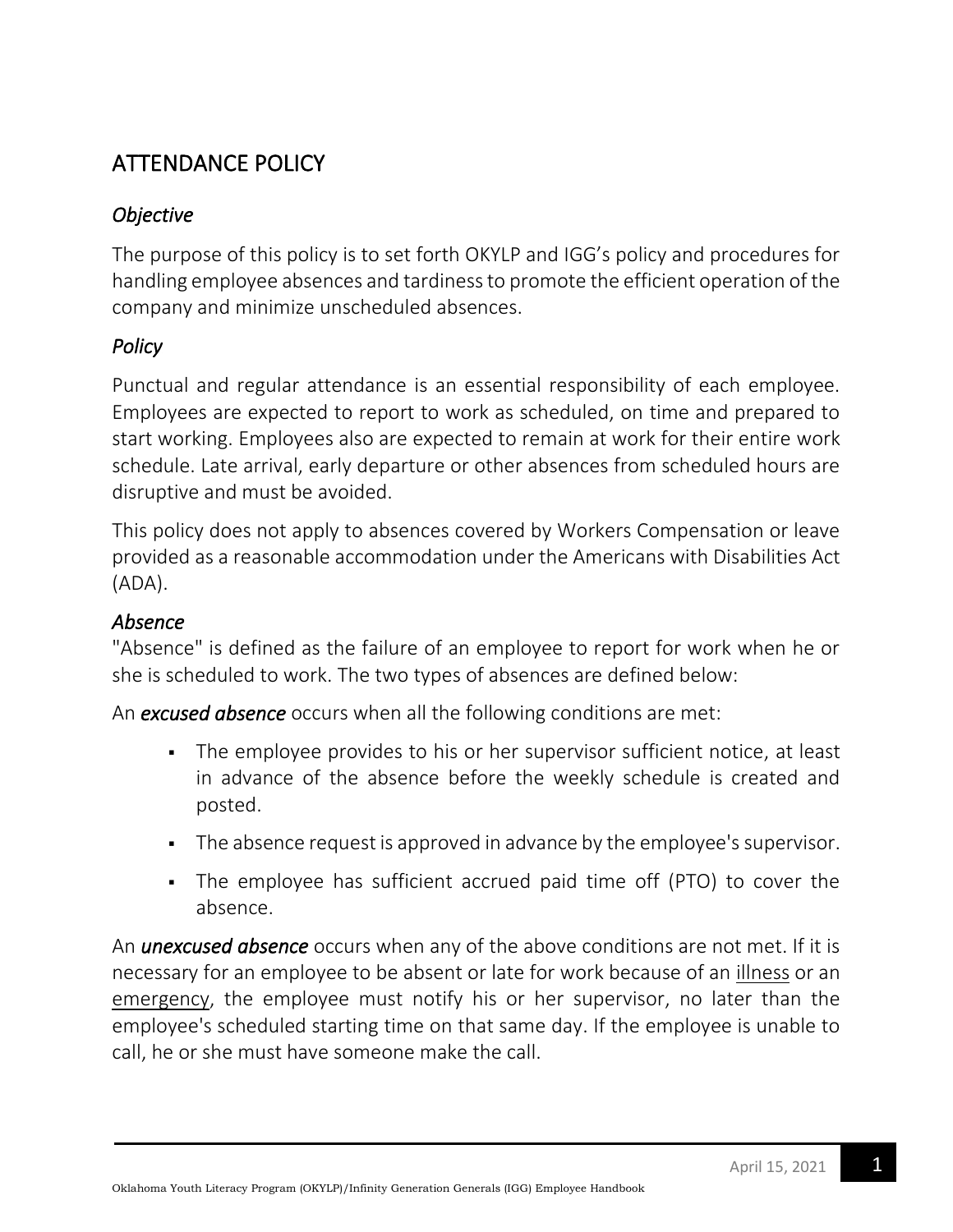An unexcused absence counts as one occurrence for the purposes of discipline under this policy.

Employees with three or more consecutive days of excused absences *because of illness or injury* must give the company proof of physician's care and a fitness for duty release prior to returning to work.

Employees must take earned PTO for every absence.

### *Tardiness and Early Departures*

Employees are expected to report to work and return from scheduled breaks on time. If employees cannot report to work as scheduled, they must notify their manager no later than their regular starting time. This notification does not excuse the tardiness but simply notifies the supervisor that a schedule change may be necessary.

Employees who must leave work before the end of their scheduled shift must notify a manager immediately.

Tardiness and early departures are each one-half an occurrence for the purpose of discipline under this policy.

### *Disciplinary Action*

Excessive absenteeism is defined as three or more occurrences of unexcused absence in a 30-day period and will result in disciplinary action. Eight occurrences of unexcused absence in a 12-month period are considered grounds for termination.

### *Job Abandonment*

Any employee who fails to report to work for a period of three days or more without notifying his or her supervisor will be considered to have abandoned the job and voluntarily terminated the employment relationship.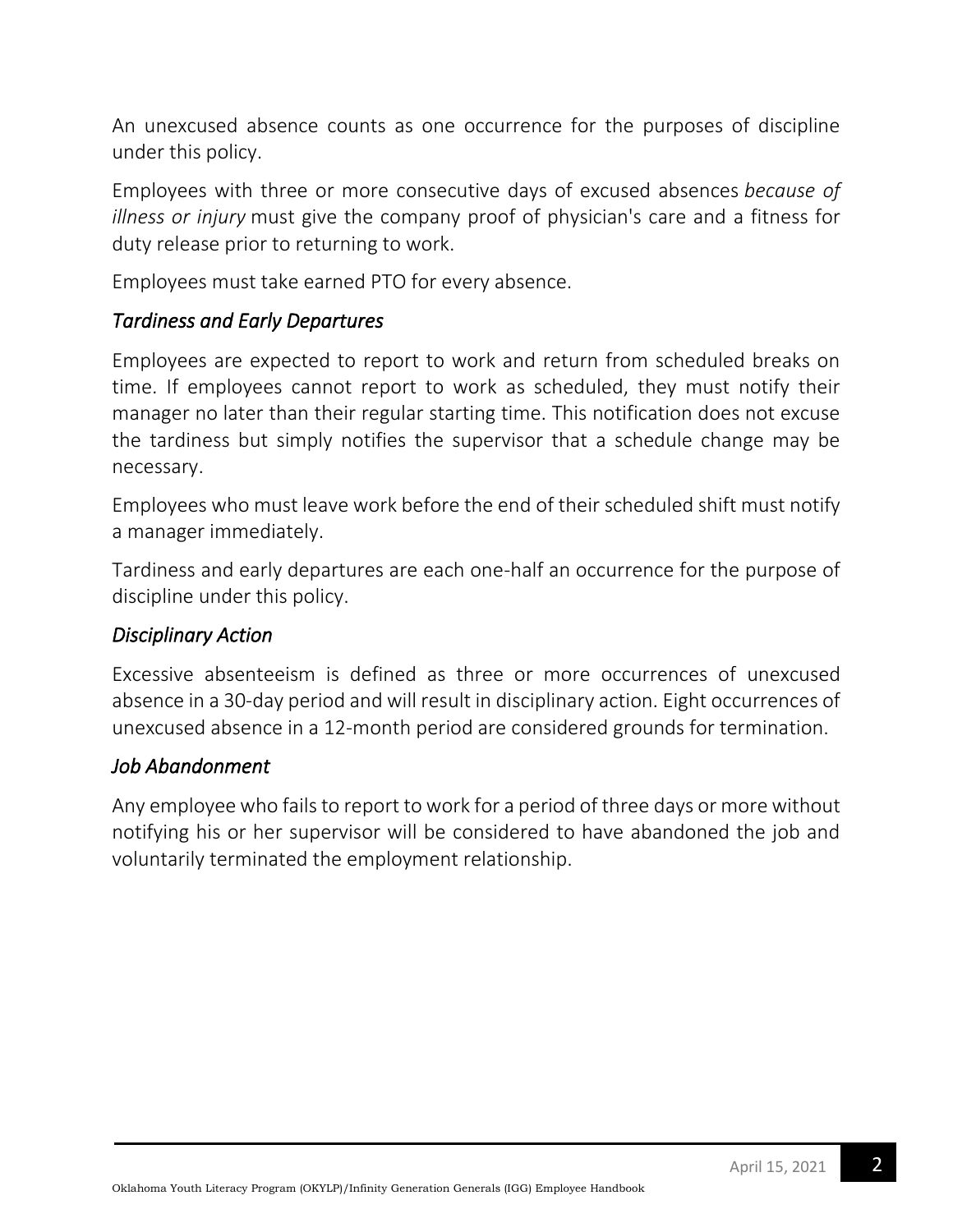# TIME CLOCK

All employees are required to accurately record all time worked (whether completed on the premises or elsewhere).

Employees may not perform non-company work on company time. The following time recording procedures are required to be followed by all employees. Employees must:

- 1. Clock "in" immediately before starting any of your duties for a shift, and clock "out" immediately after finishing all your duties for that shift.
- 2. Clock "out" before beginning any meal period, and clock "in" before returning to work after any meal period.
- 3. NOT perform any work while clocked "out". Should you inadvertently fail to clock "in" or "out" for any shift, you must keep track of this extra time worked and notify your manager immediately so that he/she can adjust your time records to reflect all time worked. Corrections to time clock punches will not be corrected after 48 hours of the inaccurate time in question.
- 4. Employees are required to clock "out" any time they leave the work site for any reason other than assigned work duties. Any adjustments to the recorded time must be approved by management.
- 5. NOT work more than the assigned scheduled hours for that week without prior authorization from your manager.
- 6. BE RESPONSIBLE for reviewing and confirming the accuracy of your time and payroll records. You must promptly report any suspected errors to your direct manager and Payroll.
- 7. NOT punch, alter, or record another employee's time. Similarly, you may not allow another employee (except for a manager) to alter or record your time. Violations of this provision may be subject to disciplinary action, including termination. It is an employee's responsibility to accurately clock "in" and clock "out" for every shift worked.

The company relies on the accuracy of employee time entries to pay employees on a timely and correct basis. Employees are not required to perform any work when off-duty.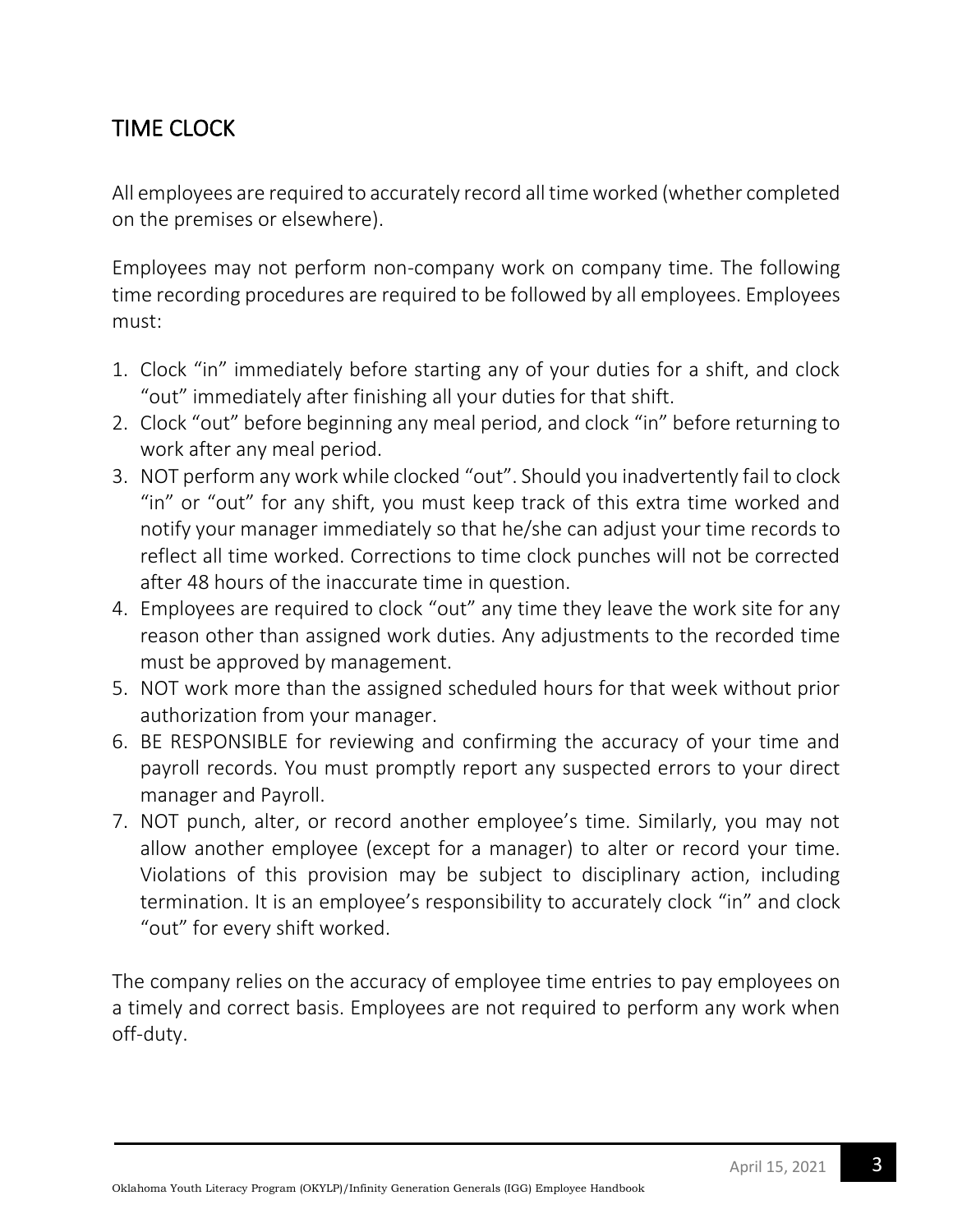## BACKGROUND CHECK

All offers of employment at OKYLP and/or IGG are contingent upon clear results of a thorough background check. Background checks will be conducted on all final candidates and on all employees, who are promoted, as deemed necessary.

Background checks will include:

- Social Security Verification: validates the applicant's Social Security number, date of birth and former addresses.
- Prior Employment Verification: confirms applicant's employment with the listed companies, including dates of employment, position held and additional information available pertaining to performance rating, reason for departure and eligibility for rehire. This verification will be run on the past two employers or the previous five years, whichever comes first.
- Personal and Professional References: calls will be placed to individuals listed as references by the applicant.
- Educational Verification (if applicable): confirms the applicant's claimed educational institution, including the years attended and the degree/diploma received.
- Criminal History: includes review of criminal convictions and probation. The following factors will be considered for applicants with a criminal history:
	- The nature of the crime and its relationship to the position.
	- **•** The time since the conviction.
	- **•** The number of convictions, if more than one.
	- Whether hiring, transferring or promoting the applicant would pose an unreasonable risk to the business, its employees or its customers and vendors.

The following additional background searches will be required if applicable to the position:

• Motor Vehicle Records: provides a report on an individual's driving history in the state requested. This search will be run when driving is an essential requirement of the position.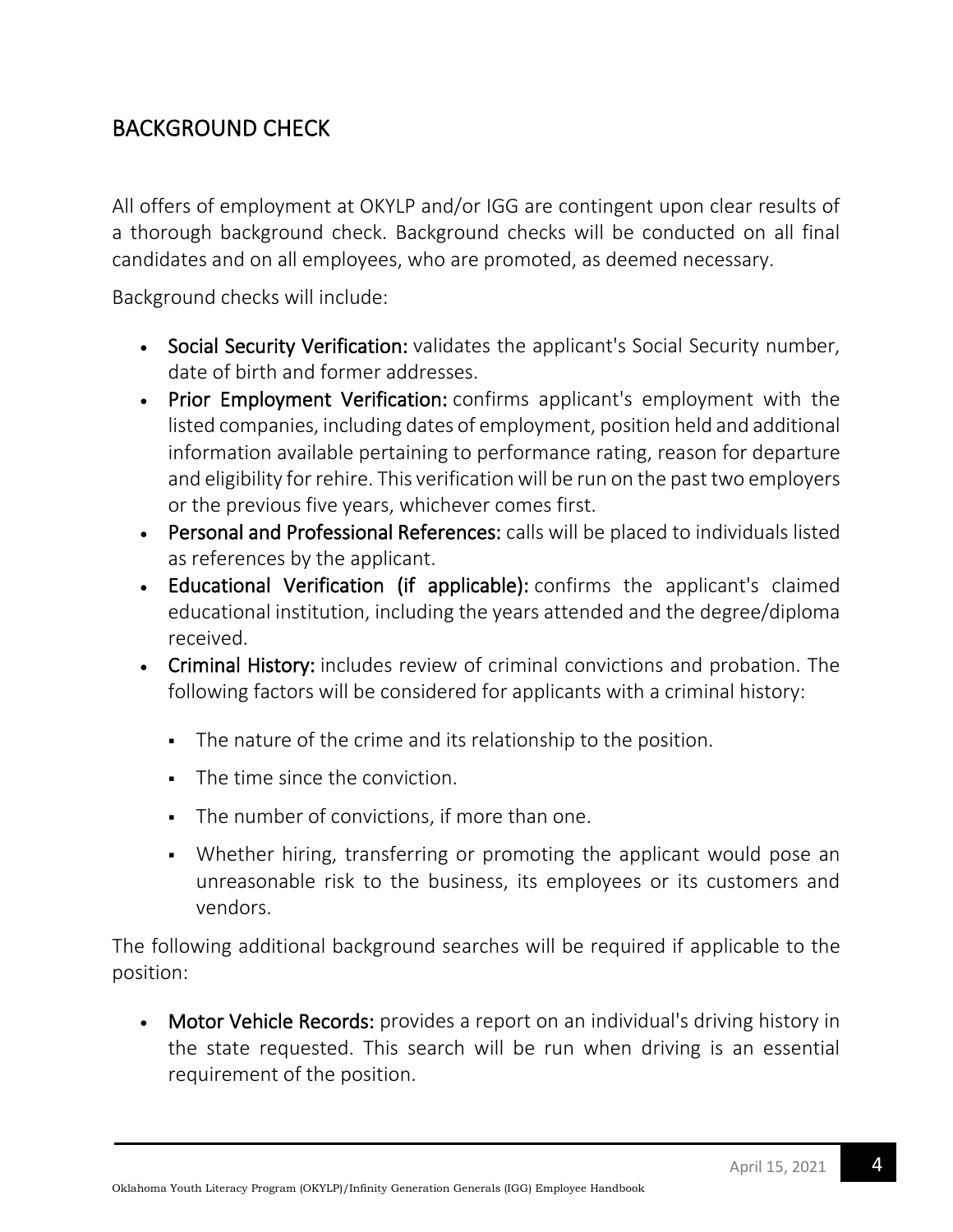## *Procedures*

Final candidates must complete a background check authorization form and return it to OKYLP and IGG.

Final candidates will be responsible for paying for the background check and if hired, will be reimbursed after 90 days of employment with IGG and OKYLP.

OKYLP and/or IGG management will order the background check upon receipt of the signed release form and either internal staff or an employment screening service will conduct the checks. A designated HR representative will review all results.

The HR representative will notify the hiring manager regarding the results of the check. In instances where negative or incomplete information is obtained, the appropriate management and the Director of Human Resources will assess the potential risks and liabilities related to the job's requirements and determine whether the individual should be hired. If a decision not to hire or promote a candidate is made based on the results of a background check, there may be certain additional Fair Credit Reporting Act (FCRA) requirements that will be handled by Human Resources in conjunction with the employment screening service (if applicable).

Background check information will be maintained in a file separate from employees' personnel files for a minimum of five years.

OKYLP and IGG reserve the right to modify this policy at any time without notice.

## 90-DAY PROBATIONARY PERIOD

## *Purpose*

It is the policy of OKYLP and IGG to provide compensatory time off, paid time off, as well as other benefits. However, no benefits will be warranted for any exempt nor non-exempt employees until after the employee's 90-day probationary period has been completed.

## COMPENSATORY TIME OFF

## *Purpose*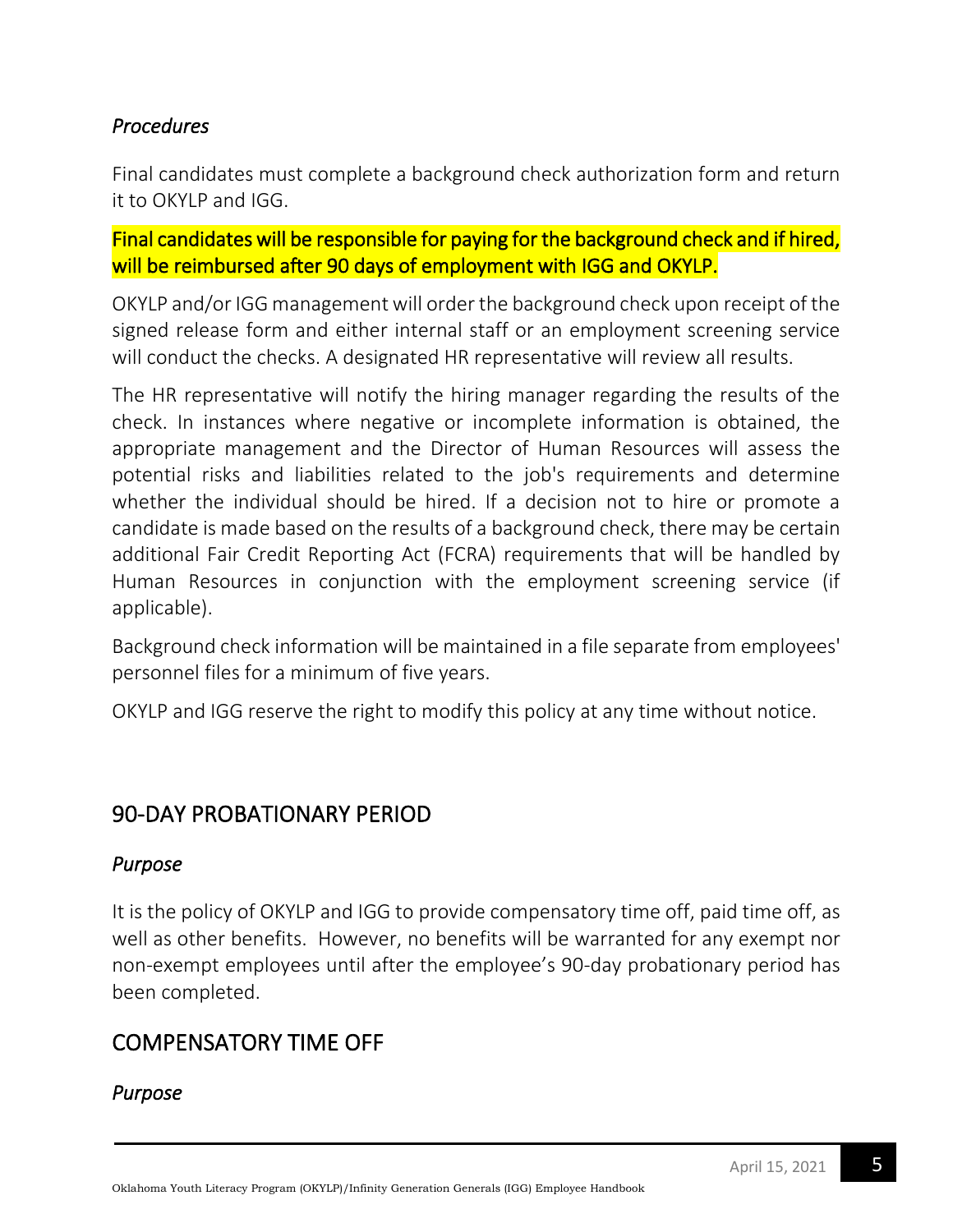It is the policy of OKYLP and IGG to permit nonexempt employees who work more hours than regularly scheduled to receive compensatory time off.

## *Granting Compensatory Time Off*

A supervisor may choose to grant compensatory time off to employees who are required to work in excess of 40 hours per week for special projects or during weekends or any normally scheduled time off. Compensatory time cannot be in combination with holiday pay. Compensatory time will be granted on an hour-forhour basis.

## *Procedures*

The department Director is authorized to grant compensatory time off to nonexempt employees only. The Director's approval of the employee's time will constitute the granting of the employee's compensatory time. All employees should record the appropriate time worked and time taken.

## *Using Compensatory Time Off*

An employee who has accrued compensatory time and requests use of the time must be permitted to use the time off within a "reasonable period" after making the request. Director's may deny the request if the use of compensatory time will "unduly disrupt" the department's operations. Supervisors can require an employee to take compensatory time off to manage the accrual limitation.

# PAID TIME OFF POLICY (PTO) POLICY

## *Purpose*

OKYLP and IGG provide paid vacation for employees to take time for rest and recuperation.

## *Eligibility*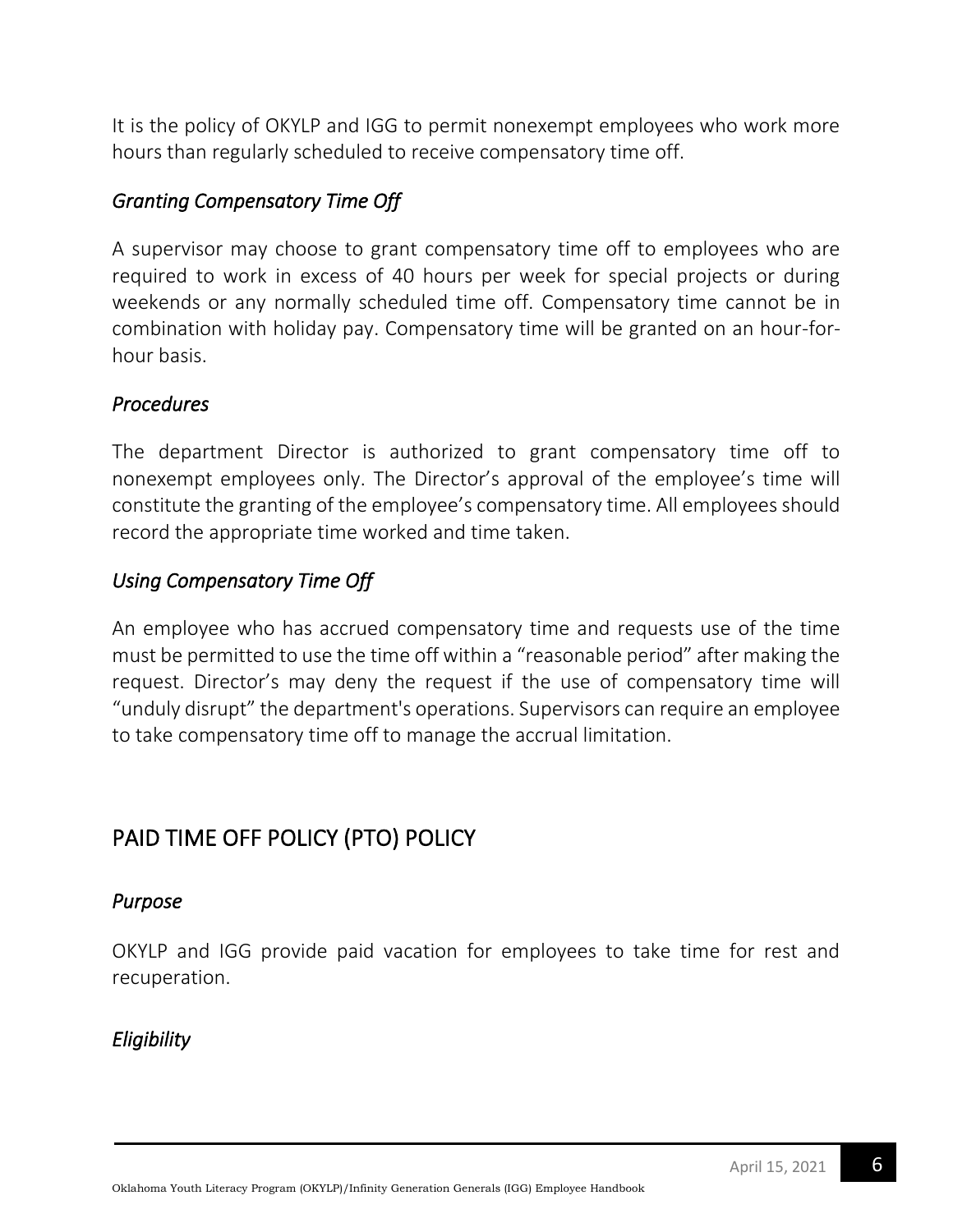All full-time employees are eligible for vacation leave benefits. Full-time employees are those working 40 hours per week.

PTO accrual begins 90 days after full-time employment. PTO is accrued according to the schedule in this policy. PTO can be used after it is earned. PTO will not be earned during an unpaid leave of absence. PTO is paid-time-off for personal things such as an illness, vacation, doctor's appointment, court date, etc.…

| Years of Service | Days per Year Full Time | Hours per Pay Period Full<br>Time |
|------------------|-------------------------|-----------------------------------|
| $0 - 2$          | 10                      | 3.08                              |
| $3 - 5$          | 12                      | 3.70                              |
| $6 - 10$         | 14                      | 4.31                              |
| $11 - 14$        | 17                      | 5.23                              |
| $15+$            | 20                      | 6.16                              |

### *Vacation Accrual Schedule*

### *Procedures*

### *Holiday Pay*

Holiday pay will be at the discretion of the employer.

### *Leave requests*

To schedule PTO, employees must request time-off from their manager at least two hours before their scheduled shift begins. Employees must ensure that they have enough accrued leave available to cover the dates requested. Requesting time-off and the manager approving the time off does not constitute the absence as being excused.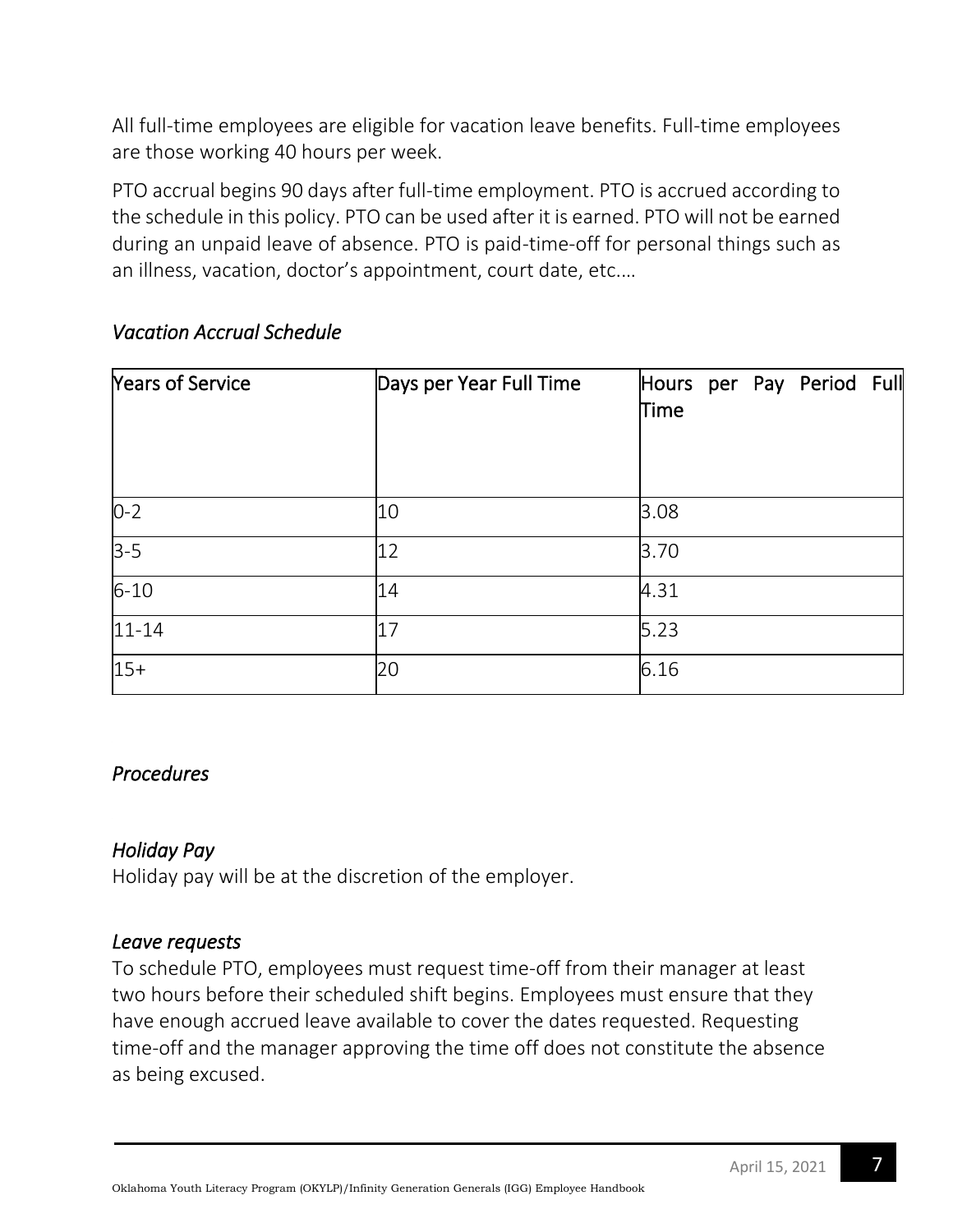Requests will be evaluated based on several factors, including department operating and staffing requirements. If the request for PTO leave is denied, the manager should provide an explanation for the denial on the form returned to the employee.

### *PTO and Pay*

PTO will be paid at the employee's base rate at the time the leave is taken. PTO pay does not include overtime or any special forms of compensation such as incentives, commissions, bonuses or shift differentials. If a holiday falls during the employee's PTO, the day will be charged to holiday pay, if applicable, rather than to PTO pay.

### *Accrual of PTO leave*

OKYLP and IGG encourage employees to use available PTO time. If the available PTO time is not used by the end of a calendar year, accrued, unused leave may not be carried over to the next year.

### *Termination*

If employment is terminated, accrued, unused PTO leave that has been earned through the last day of active employment will be null and void no matter the reason for the termination of employment.

## PAY PERIODS AND COMPENSATION

*Please see Appendix A* 

## CODE OF CONDUCT AND ETHICS POLICY

*Please see Appendix B*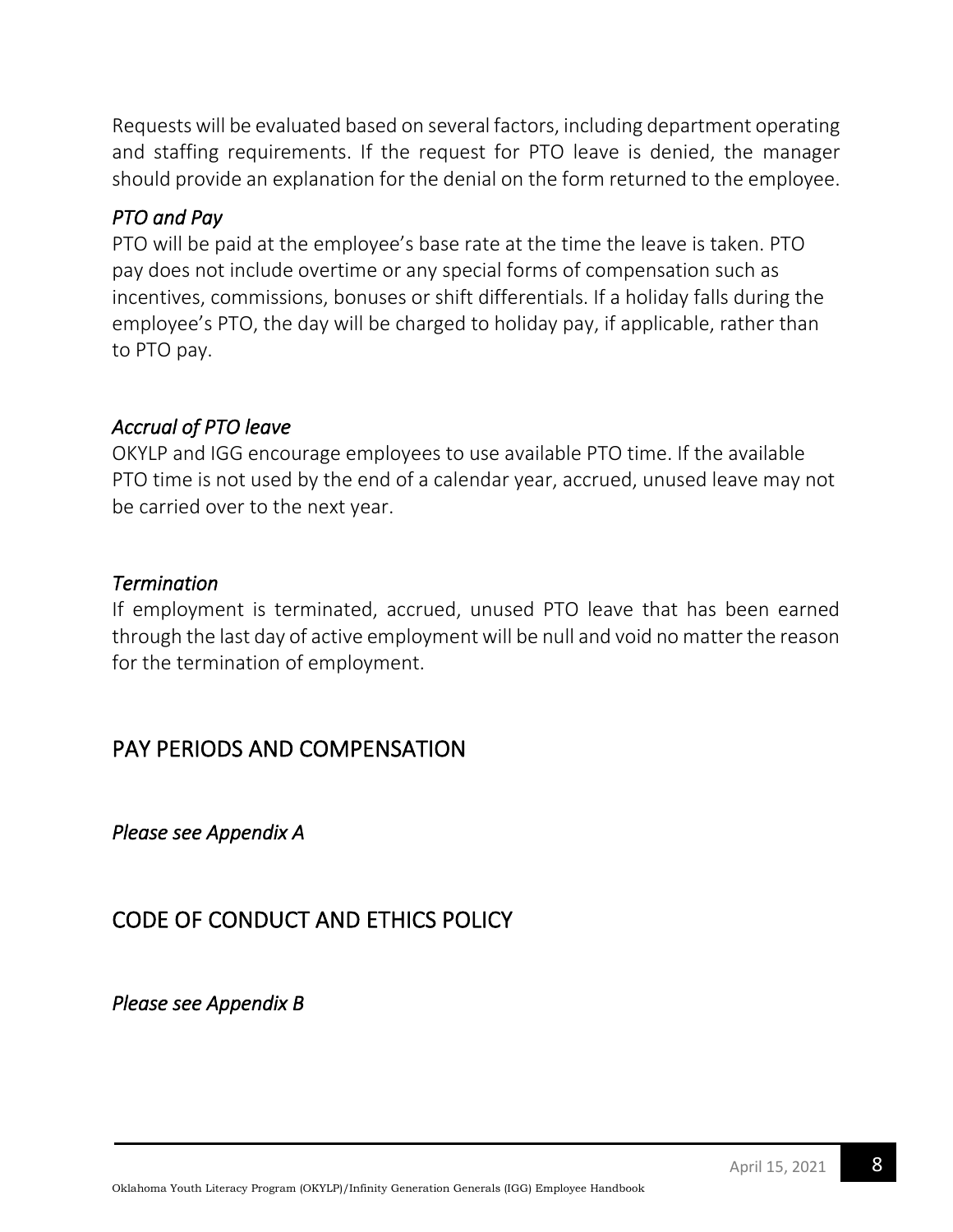# EMPLOYEE RECORDS CONFIDENTIALITY POLICY

OKYLP and IGG's philosophy is to safeguard personal employee information in its possession to ensure the confidentiality of the information. Additionally, the company will only collect personal information that is required to pursue its business operations and to comply with government reporting and disclosure requirements. Personal information collected by the company includes employee names, addresses, telephone numbers, e-mail addresses, emergency contact information, EEO data, social security numbers, date of birth, employment eligibility data, benefits plan enrollment information, which may include dependent personal information, and school/college or certification credentials. All pre-employment inquiry information and reference checking records conducted on employees and former employee files are maintained in locked, segregated areas and are not used by the company in the course of its business operations.

Employees must always keep their contact information updated, including but not limited to address, phone and email address. It is the responsibility of the employee to make OKYLP/IGG aware of any changes within 10 days of an effective change.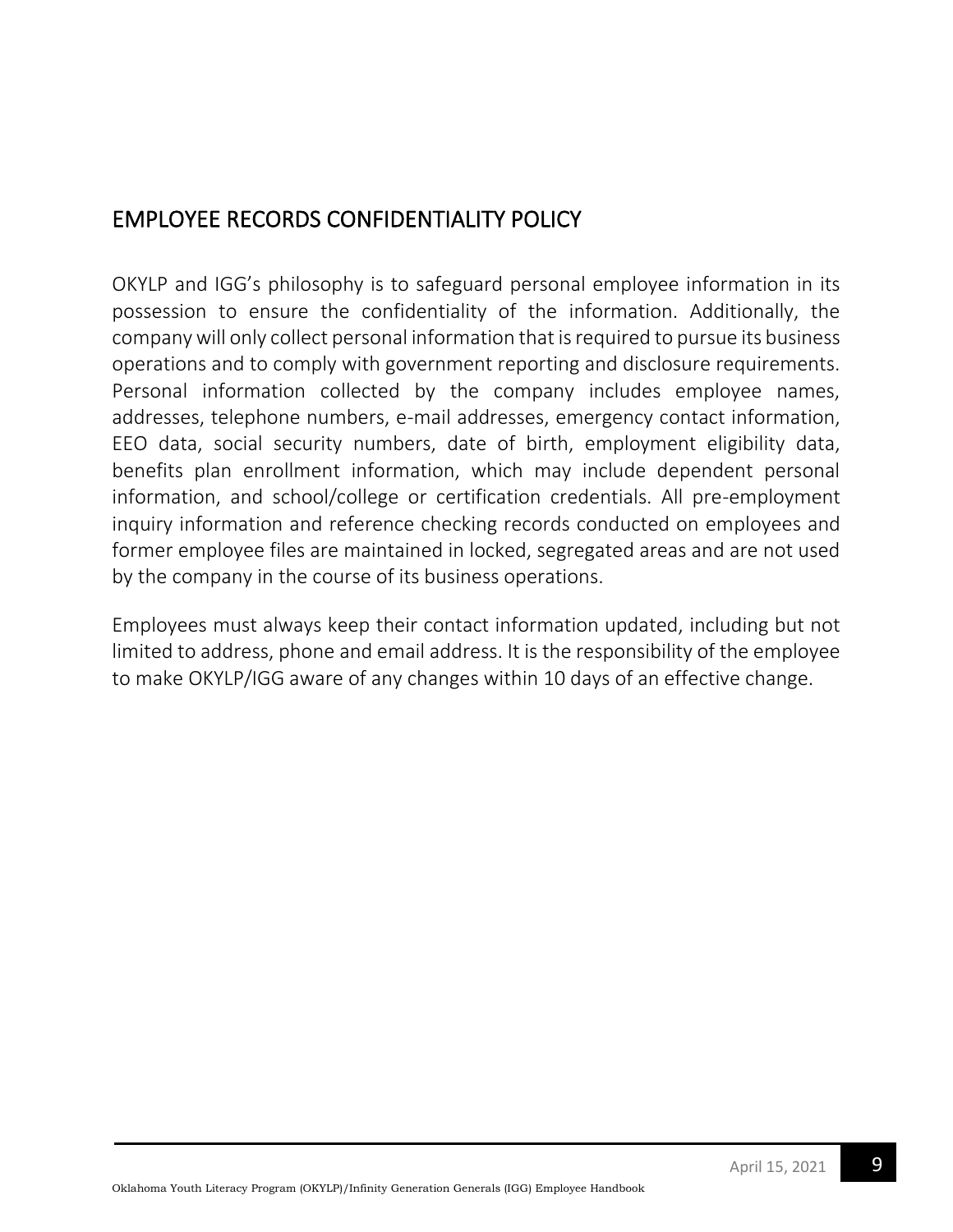## DRUG AND ALCOHOL POLICY

### *Purpose*

In compliance with the Drug-Free Workplace Act of 1988, OKYLP and IGG have a longstanding commitment to provide a safe, quality-oriented and productive work environment. Alcohol and drug abuse poses a threat to the health and safety of OKYLP and IGG employees and to the security of the company's pupils, equipment and facilities. For these reasons, OKYLP and IGG are committed to the elimination of drug and alcohol use and abuse in the workplace.

### *Scope*

This policy applies to all employees and all applicants for employment of OKYLP and IGG. The Human Resource (HR) department is responsible for policy administration.

OKYLP and IGG explicitly prohibit:

- The use, possession, solicitation for, or sale of narcotics or other illegal drugs, alcohol, or prescription medication without a prescription on company or customer premises or while performing an assignment.
- Being impaired or under the influence of legal or illegal drugs or alcohol away from the company or customer premises, if such impairment or influence adversely affects the employee's work performance, the safety of the employee or of others, or puts at risk the company's reputation.
- Possession, use, solicitation for, or sale of legal or illegal drugs or alcohol away from the company or customer premises, if such activity or involvement adversely affects the employee's work performance, the safety of the employee or of others, or puts at risk the company's reputation.
- The presence of any detectable amount of prohibited substances in the employee's system while at work, while on the premises of the company or its customers, or while on company business. "Prohibited substances" include illegal drugs, alcohol, or prescription drugs not taken in accordance with a prescription given to the employee.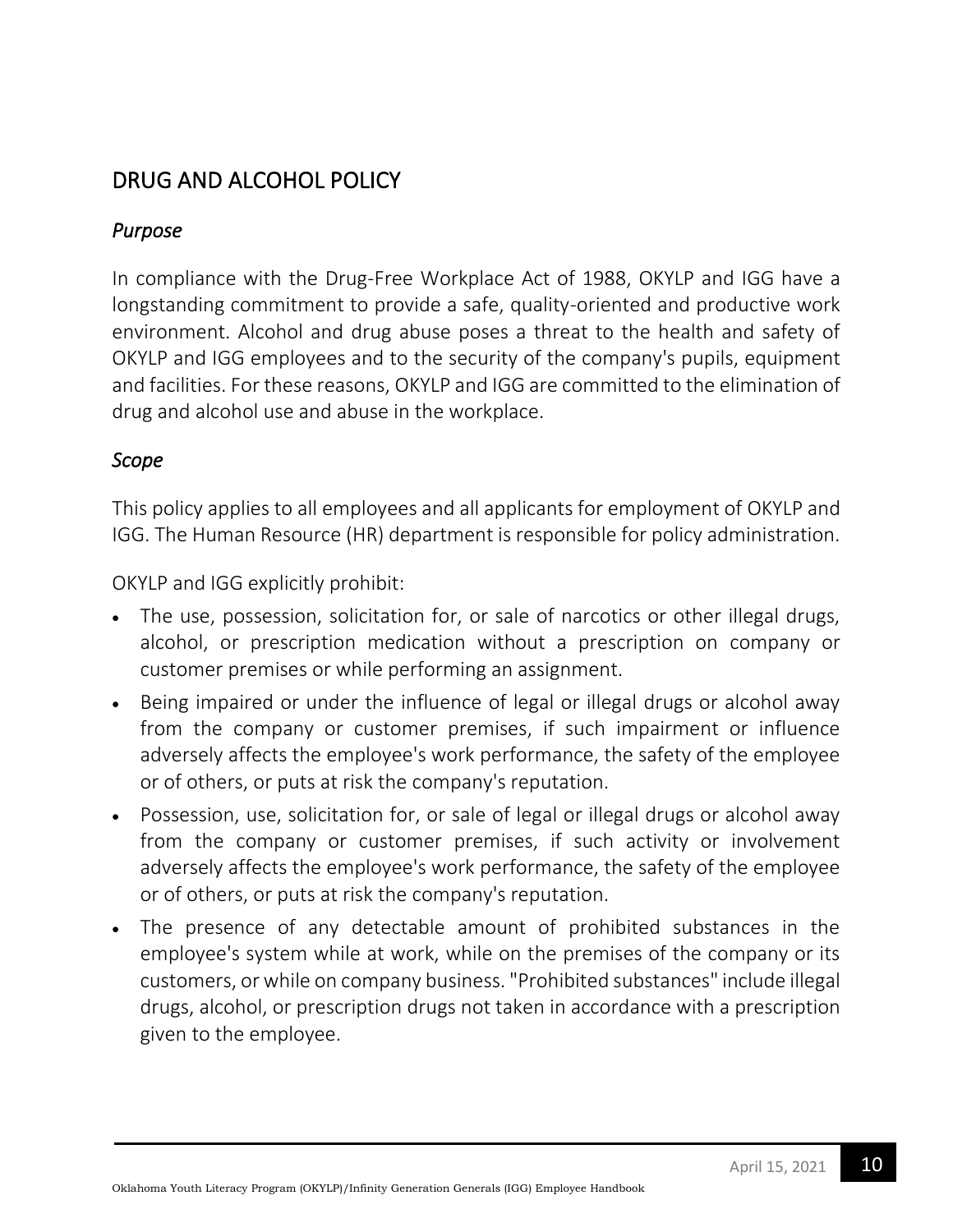The company will conduct drug and/or alcohol testing under any of the following circumstance:

• REASONABLE SUSPICION TESTING: The company may ask an employee to submit to a drug and/or alcohol test at any time it feels that the employee may be under the influence of drugs or alcohol, including, but not limited to, the following circumstances: evidence of drugs or alcohol on or about the employee's person or in the employee's vicinity, unusual conduct on the employee's part that suggests impairment or influence of drugs or alcohol, negative performance patterns, or excessive and unexplained absenteeism or tardiness.

If an employee is tested for drugs or alcohol outside of the employment context and the results indicate a violation of this policy, or if an employee refuses a request to submit to testing under this policy, the employee may be subject to appropriate disciplinary action, up to and possibly including discharge from employment. In such a case, the employee will be given an opportunity to explain the circumstances prior to any final employment action becoming effective.

## REASONABLE SUSPICION TESTING

Employees are subject to drug testing based on (but not limited to) observations by at least two members of management of apparent workplace use, possession or impairment. HR, the manager or the Director of Operations should be consulted before sending an employee for testing. Management must use the Reasonable Suspicion Observation Checklist to document specific observations and behaviors that create a reasonable suspicion that an employee is under the influence of illegal drugs or alcohol. Examples include:

- Odors (smell of alcohol, body odor or urine)
- Movements (unsteady, fidgety, dizzy)
- Eyes (dilated, constricted or watery eyes, or involuntary eye movements)
- Face (flushed, sweating, confused or blank look)
- Speech (slurred, slow, distracted mid-thought, inability to verbalize thoughts)
- Emotions (argumentative, agitated, irritable, drowsy)
- Actions (yawning, twitching)
- Inactions (sleeping, unconscious, no reaction to questions)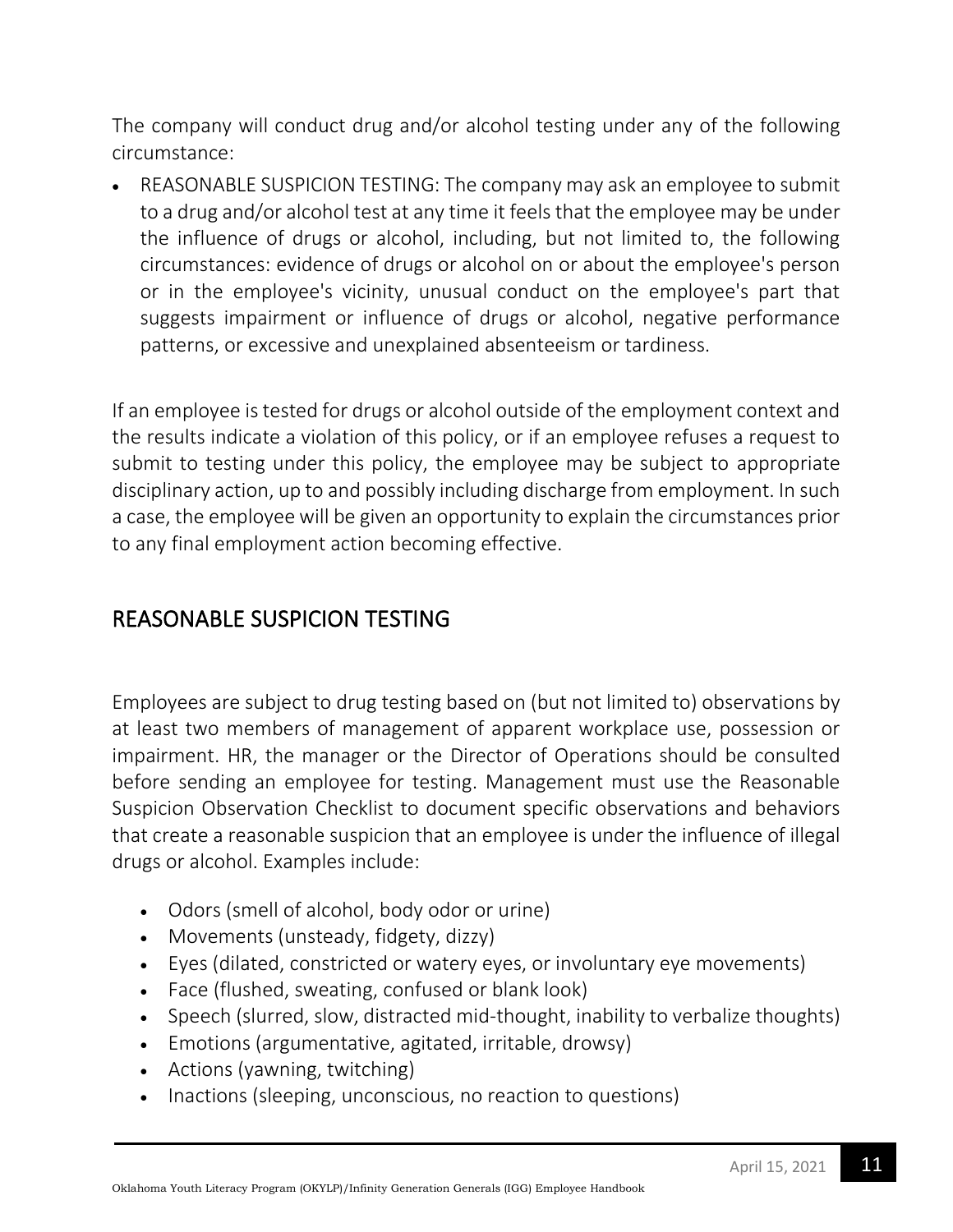When reasonable suspicion testing is warranted, both management and HR will meet with the employee to explain the observations and the requirement to undergo a drug and/or alcohol test within two hours. Refusal by an employee will be treated as a positive drug test result and will result in immediate termination of employment.

Under no circumstances will the employee be allowed to drive himself or herself to the testing facility. A member of management must transport the employee or arrange for a cab/Uber/Lyft and arrange for the employee to be transported home.

## *Collection and Testing Procedures*

Employees subject to alcohol testing will be transported to a designated facility and directed to provide breath specimens. Breath specimens will be tested by trained technicians using federally approved breath alcohol testing devices capable of producing printed results that identify the employee. If an employee's breath alcohol concentration is .04 or more, a second breath specimen will be tested approximately 20 minutes later. The results of the second test will be determinative. Alcohol tests may, however, be a breath, blood or saliva test, at the company's discretion. For purposes of this policy, test results generated by law enforcement or medical providers may be considered by the company as work rule violations.

Applicants and employees subject to drug testing will be transported to a designated testing facility and directed to provide urine specimens. Applicants and employees may provide specimens in private unless they appear to be submitting altered, adulterated or substitute specimens. Collected specimens will be sent to a federally certified laboratory and tested for evidence of marijuana, cocaine, opiates, amphetamines, PCP, benzodiazepines, methadone, methaqualone and propoxyphene use. (Where indicated, specimens may be tested for other illegal drugs). The laboratory will screen all specimens and confirm all positive screens. There must be a chain of custody from the time specimens are collected through testing and storage.

The laboratory will transmit all positive drug test results to a medical review officer (MRO) retained by OKYLP and/or IGG, who will offer individuals with positive results a reasonable opportunity to rebut or explain the results. Individuals with positive test results may also ask the MRO to have their split specimen sent to another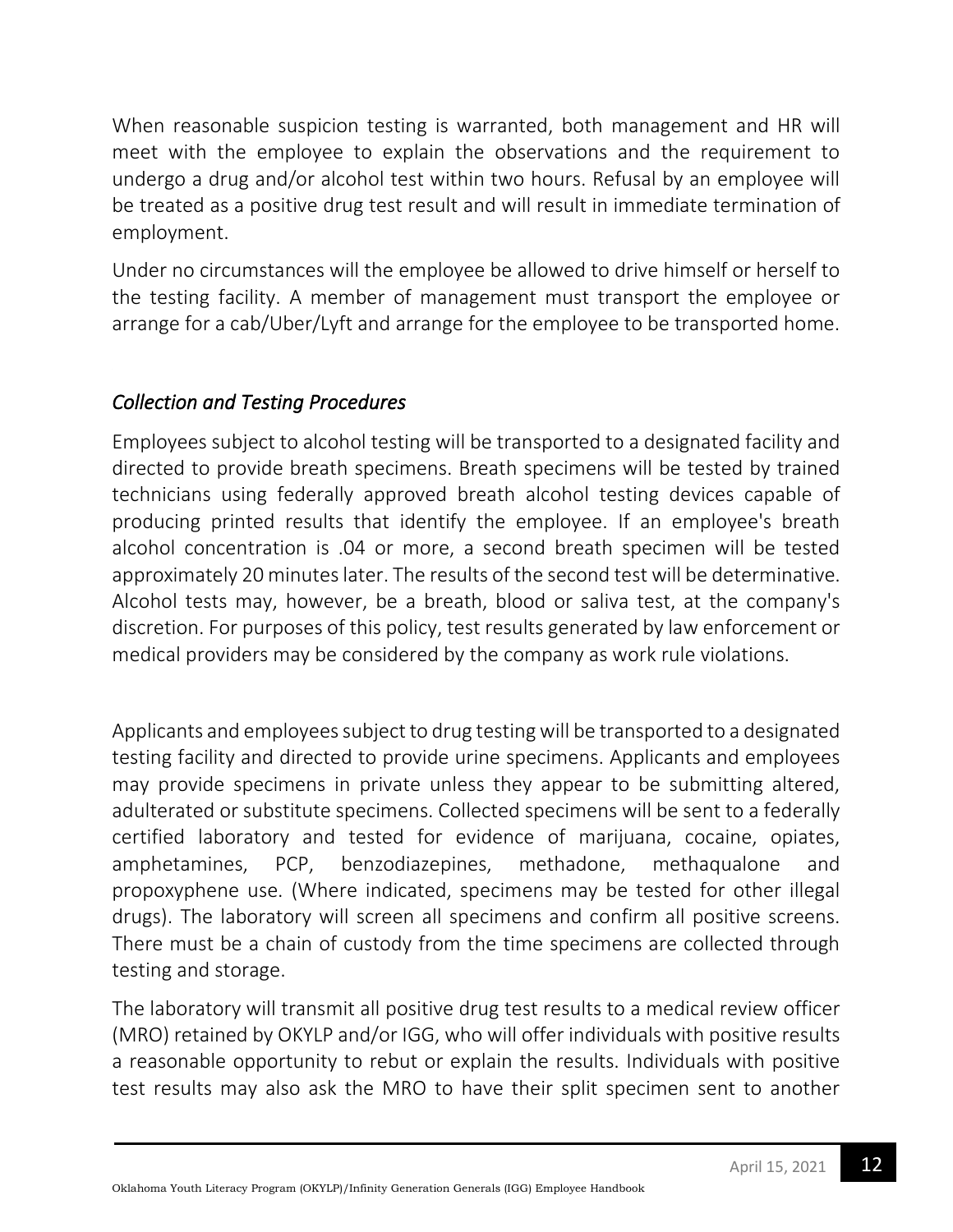federally certified laboratory to be tested at the applicant's or employees own expense. Such requests must be made within 72 hours of notice of test results. If the second facility fails to find any evidence of drug use in the split specimen, the employee or applicant will be treated as passing the test. In no event should a positive test result be communicated to the company until such time that the MRO has confirmed the test to be positive.

### *Consequences*

Employees who refuse to cooperate in a drug test or who test positive will not be hired and will not be allowed to reapply/retest in the future.

Employees who refuse to cooperate in required tests or who use, possess, buy, sell, manufacture or dispense an illegal drug in violation of this policy will be terminated. If the employee refuses to be tested, yet the company believes he or she is impaired, under no circumstances will the employee be allowed to drive himself or herself home.

Employees who test positive, or otherwise violate this policy, will be subject to discipline, up to and including termination. Depending on the circumstances, the employee's work history/record and any state law requirements, the company may offer an employee who violates this policy or tests positive the opportunity to return to work on a last-chance basis. This is pursuant to mutually agreeable terms, which could include follow-up drug testing at times and frequencies determined by OKYLP and/or IGG, for a minimum of one year but not more than two years, as well as a waiver, of the right to contest any termination resulting from a subsequent positive test. If the employee either does not complete a rehabilitation program or tests positive after completing the rehabilitation program, the employee will be immediately discharged from employment.

Employees will NOT be paid for time spent in alcohol or drug testing.

After the results of the test are received, a date and time will be scheduled to discuss the results of the test; this meeting will include a member of management and HR. Should the results prove to be negative, the employee will receive back pay for the times/days of suspension.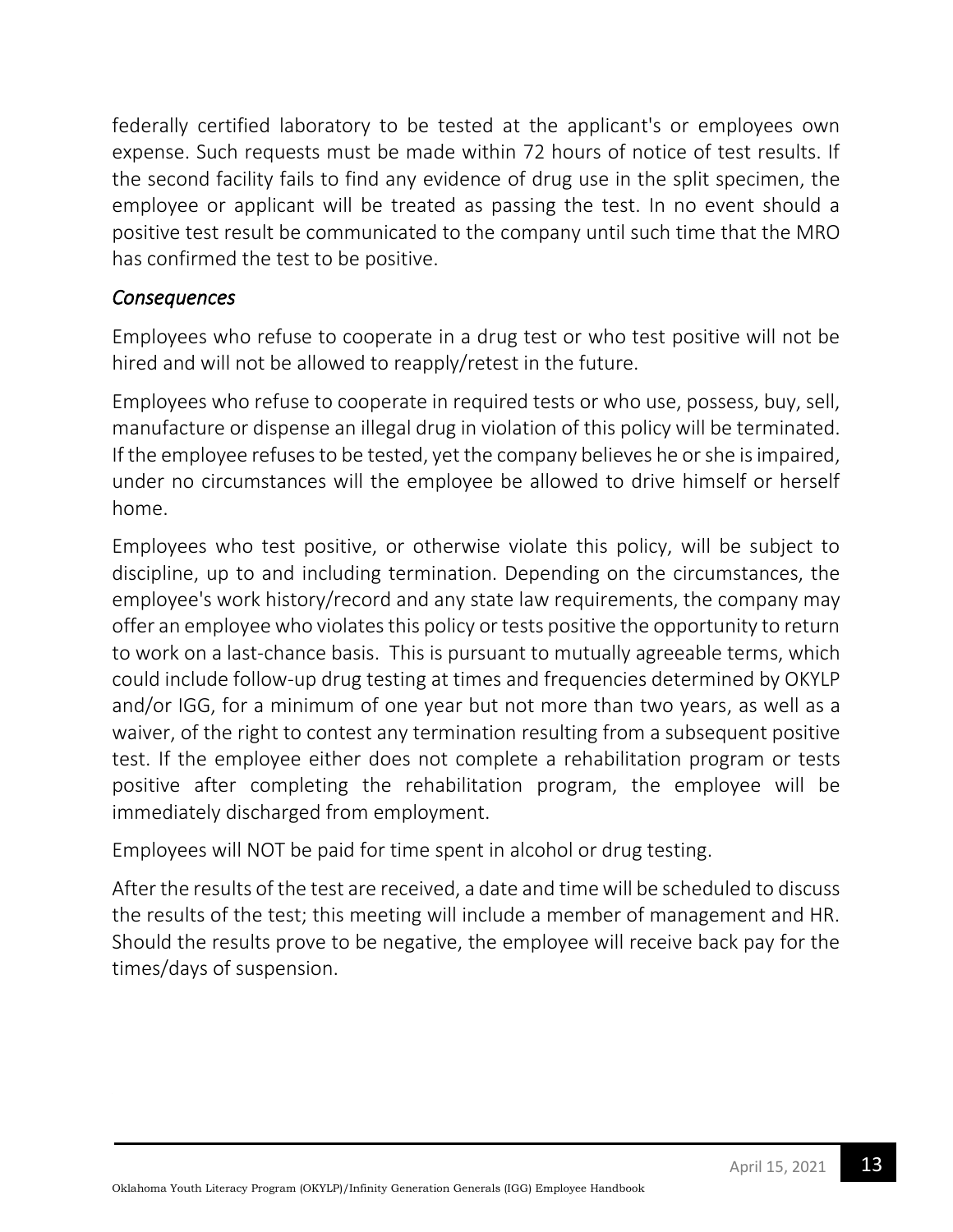## *Confidentiality*

Information and records relating to positive test results, drug and alcohol dependencies, and legitimate medical explanations provided to the MRO will be kept confidential to the extent required by law and maintained in secure files separate from normal personnel files. Such records and information may be disclosed among managers and supervisors on a need-to-know basis and may also be disclosed when relevant to a grievance, charge, claim or other legal proceeding initiated by or on behalf of an employee or applicant.

### *Inspections*

OKYLP and/or IGG reserve the right to inspect all portions of its premises for drugs, alcohol, or other contraband; All employees, contract employees and visitors may be asked to cooperate in inspections of their persons, work areas and property that might conceal a drug, alcohol, or other contraband. Employees who possess such contraband or refuse to cooperate in such inspections are subject to appropriate discipline, up to and including discharge.

### *Crimes Involving Drugs*

OKYLP and IGG prohibit all employees, including employees performing work under contracts or volunteers, from misusing legally prescribed or over the counter (OTC) drugs. Law enforcement personnel may be notified, as appropriate, when criminal activity is suspected.

OKYLP and IGG do not desire to intrude into the private lives of its employees but recognizes that employees' off-the-job involvement with drugs and alcohol may have an impact on the workplace. Therefore, OKYLP and IGG reserve the right to take appropriate disciplinary action for drug use, sale, or distribution while off company premises. All employees who are convicted of, plead guilty to, or are sentenced for a crime involving an illegal drug are required to report the conviction, plea, or sentence to HR within five days. Failure to comply will result in automatic discharge. Cooperation in complying may result in termination of employment or suspension without pay to allow management time to review the nature of the charges and the employee's past record.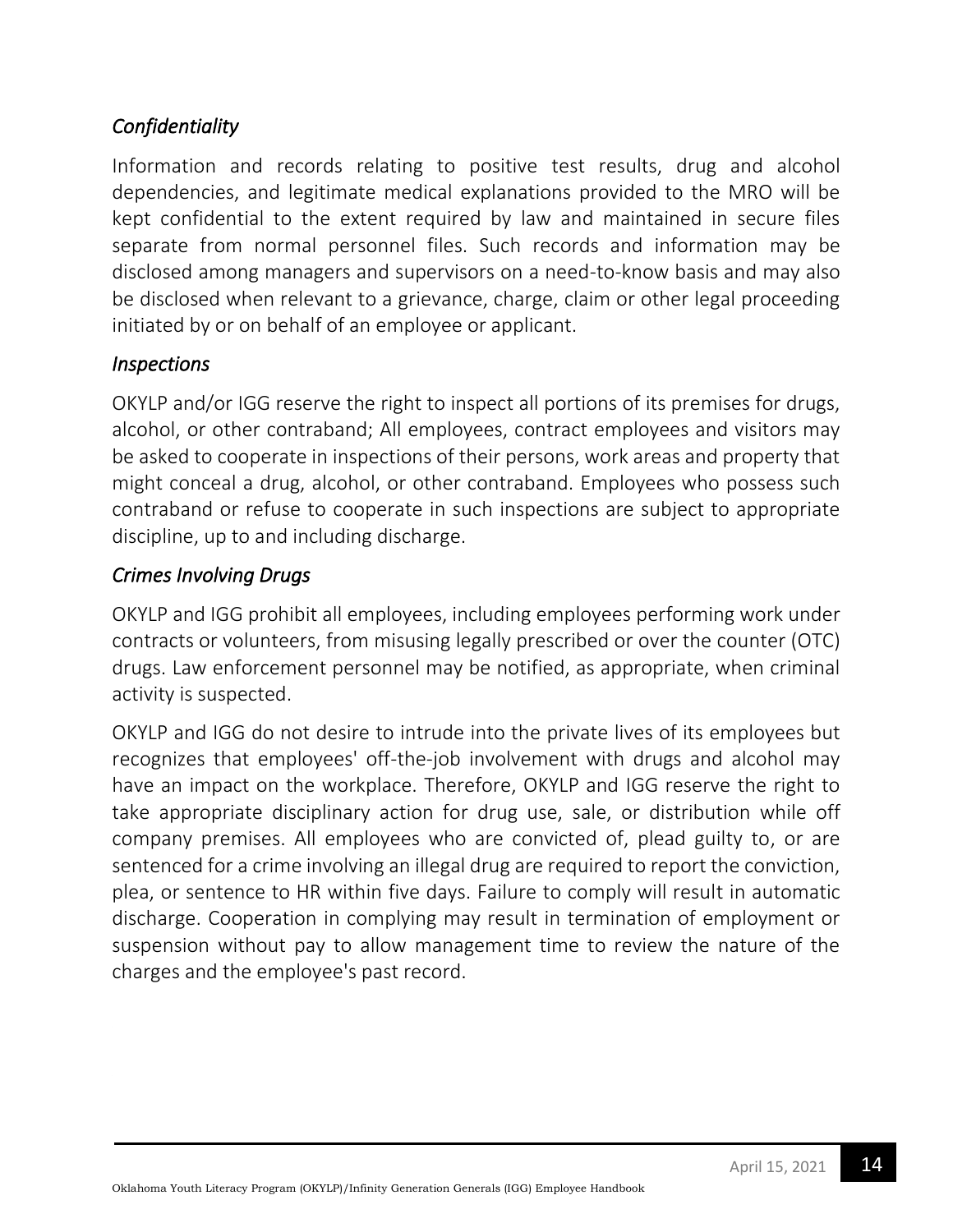### *Medical Marijuana*

Medical marijuana remains illegal under federal law. Further, the possession or use of marijuana, even if medical marijuana, is not allowed under the federally based regulations for the federal Drug-Free Workplace Act. Possession or use of marijuana is not allowed and is grounds for disciplinary action, up to and including discharge.

Under the Oklahoma Medical Marijuana Authority (OMMA), protections are limited to employees who are medical marijuana license holders and were subjected to adverse employment action based on either their status as a medical marijuana license holder or solely because of a positive test for marijuana. OKYLP and IGG retain the right to take disciplinary action, as to an employee's possession or use of marijuana on or in company property, while at work, or during work hours.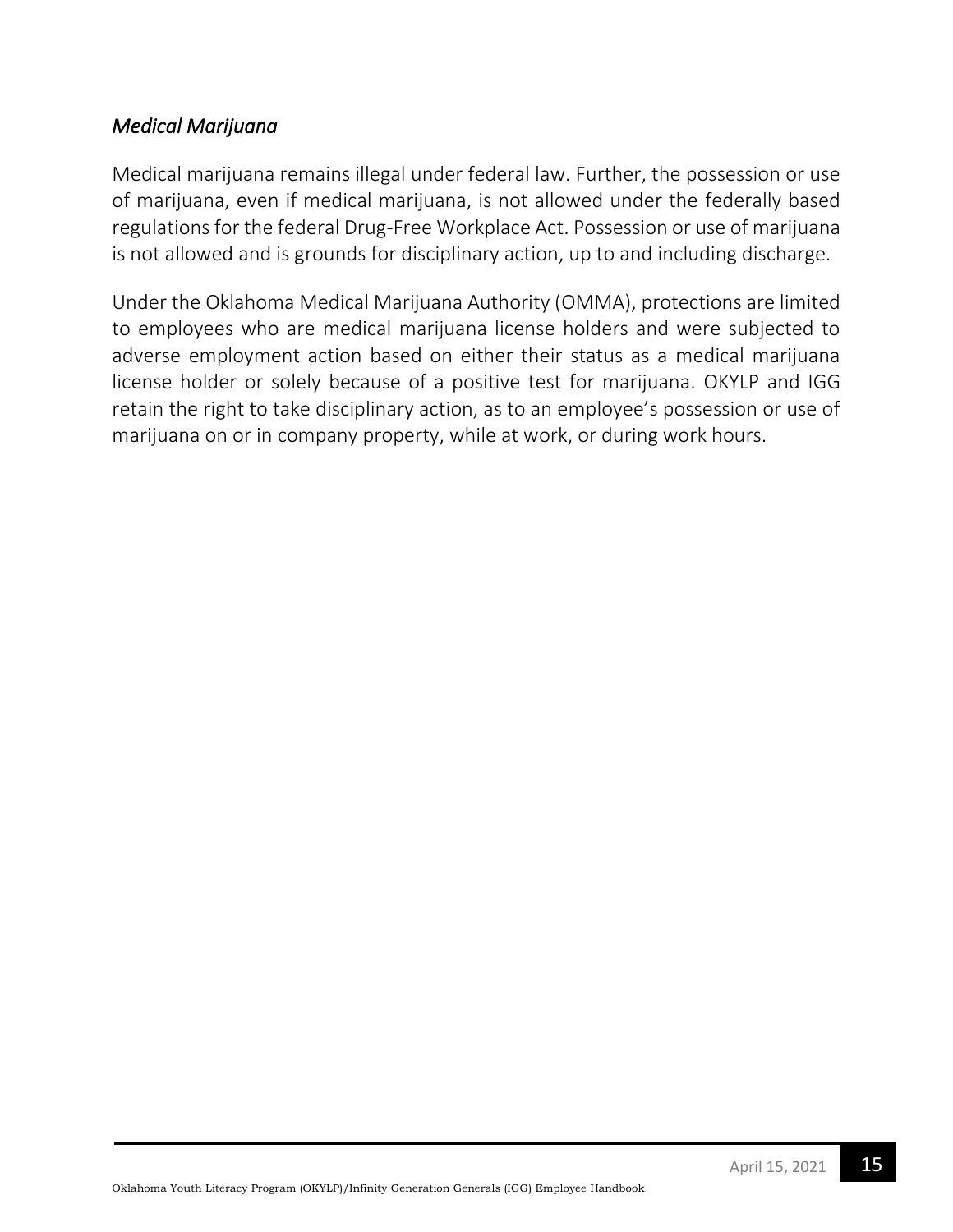# RELATIONSHIPS IN THE WORKPLACE

Visitors including children, family members, associates or friends are welcome for occasional, brief visits in the workplace with approval from management. However, guests may not visit the workplace if their presence conflicts with department policy, federal or state law. Management may approve non-routine visits that do not interfere with an employee's ability to perform his/her work functions or the productivity of the company.

Employees are encouraged to socialize and develop professional relationships in the workplace, provided that these relationships do not interfere with the work performance of either individual or with the effective functioning of the workplace. Employees who engage in personal relationships (including romantic) should be aware of their professional responsibilities and will be responsible for assuring that the relationship does not raise concerns about favoritism, bias, ethics and conflict of interest. In cases of doubt, advice and counsel should be sought from management.

a. Romantic relationships between employees, where one individual has influence or control over the other's conditions of employment, are inappropriate. These relationships, even if consensual, may ultimately result in conflict or difficulties in the workplace. If such a relationship currently exists or develops, it must be disclosed:

*The manager or employee who has influence or control over the other's conditions of employment has an obligation to disclose his/her relationship to the department head or Human Resources.*

The other employee involved in the relationship is encouraged to disclose the relationship to management.

When employees interact with students, youth, and youth staff, they are in a position of trust and power. Personal relationships (unless guardian) other than work-related with students, youth, and youth staff (18 or under) is strictly prohibited.

Violations of this policy by an employee is grounds for the Performance Management process, up to and including discharge.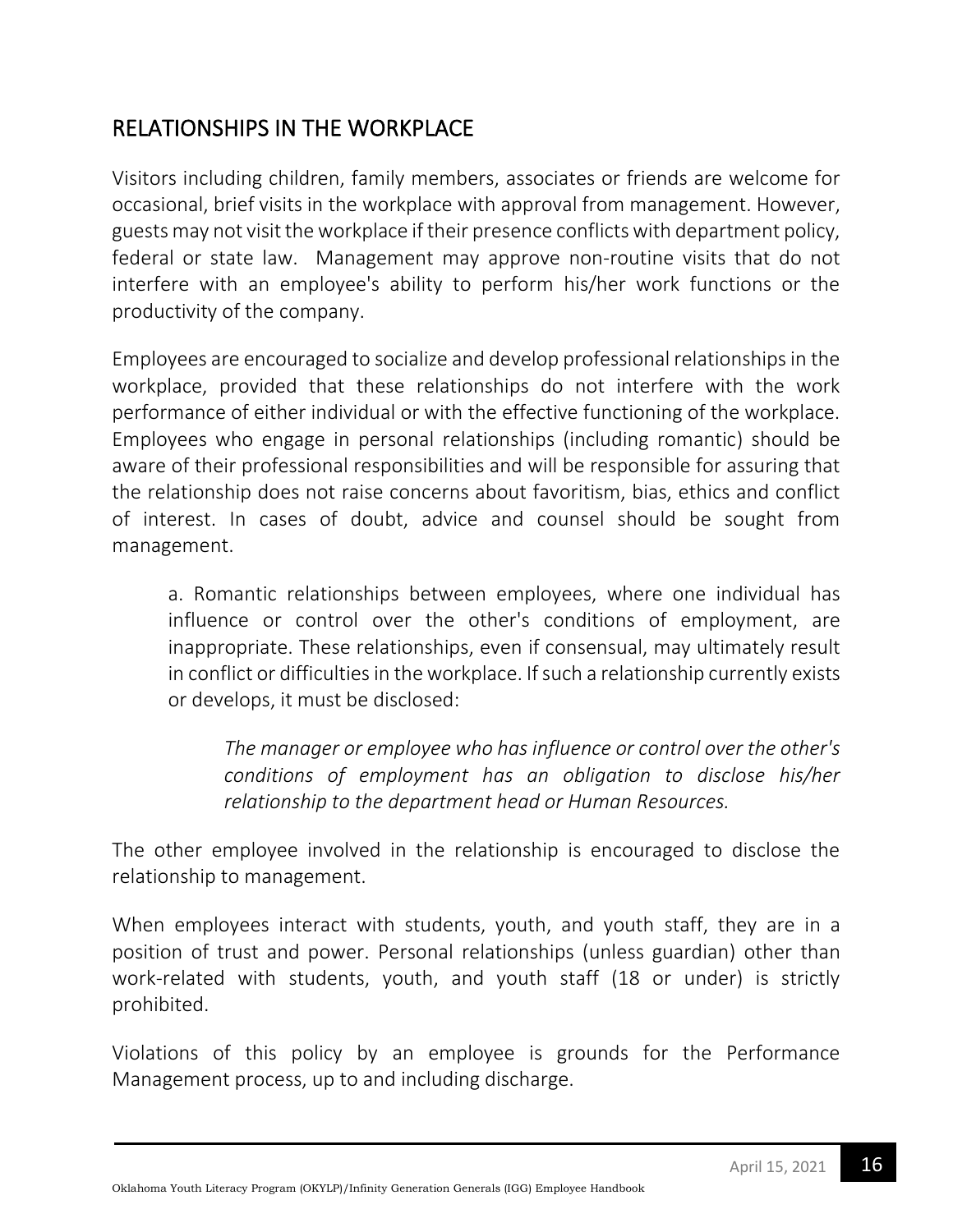# COVID-19 POLICY

The health, safety and welfare of each member of our team, as well as their family members and our community, are a high priority for OKYLP and IGG. We are closely monitoring the outbreak and have responded with the policies below. The situation is evolving and dynamic, so our response to it continues to change.

All staff are required to come to OKYLP and IGG site wearing a mask.

If a worker's mask is off at any time during the day, 6 feet of distance between others is required. Masks may not be removed in shared offices or cubicles spaces.

We ask all employees to cooperate in taking steps to reduce the transmission of communicable diseases in the workplace. Employees are reminded of the following:

- Take your temperature daily during this time and remain home if you have a fever. Stay home when you are sick.
- Wash your hands frequently with warm, soapy water for at least 20 seconds.
- Cover your mouth with tissues whenever you sneeze, and discard used tissues in the trash.
- Avoid people who are sick with respiratory symptoms.
- Clean frequently touched surfaces.
- It is critical that employees do not report to work while they are experiencing respiratory symptoms such as fever, cough, and shortness of breath, sore throat, runny or stuffy nose, body aches, headache, chills or fatigue. Currently, the Centers for Disease Control and Prevention recommend that employees with temperatures remain at home until at least 24 hours after they are free of fever (100.4 degrees F or 37.8 degrees C using an oral thermometer) or signs of a fever without the use of fever-reducing medications. Many times, with the best of intentions, employees report to work even though they feel ill. We provide paid sick time and other benefits to compensate employees who are unable to work due to illness. (Refer to company sick time here as applicable).

Employees who report to work ill will be sent home, in accordance with these health guidelines.

OKYLP and IGG require ALL individuals to check-in and get a temperature check from the front desk before entering the main and student areas. We will provide alcohol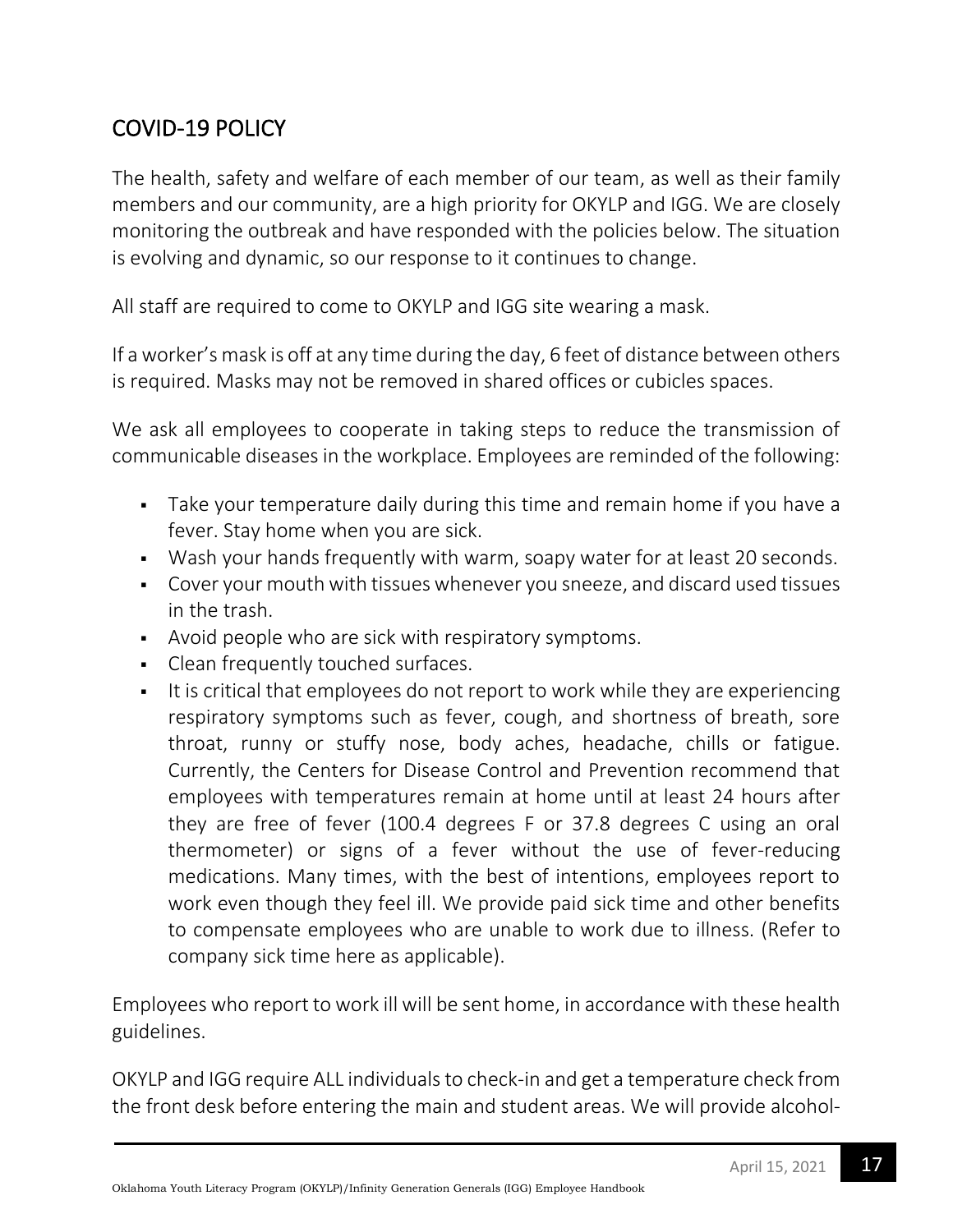based hand sanitizers throughout the workplace and in common areas. Cleaning sprays and wipes will also be provided to clean and disinfect frequently touched objects and surfaces such as telephones and keyboards.

Employees are required to practice social distancing during this time.

The front-desk operator should ask the following questions to all guests. If they answer "yes" to any, they should be asked to leave immediately. Anyone asked to leave should not return to work until 24-hours after they are free from a fever or signs of a fever without the use of fever-reducing medication.

- o Have you, or anyone in your family, been in contact with a person that has tested positive for COVID-19?
- o Have you, or anyone in your family, been in contact with a person that is in the process of being tested for COVID-19?
- o Have you, or anyone in your family traveled outside of the U.S. within the last two weeks?
- o Have you been medically directed to self-quarantine due to possible exposure to COVID-19?
- o Are you having trouble breathing or have you had flu-like symptoms within the past 48 hours, including: fever, cough, shortness of breath, sore throat, runny/stuffy nose, body aches, chills, or fatigue?

We instruct that all staff clean their hands often with an alcohol-based hand sanitizer that contains at least 60-95% alcohol or wash their hands with soap and warm water for at least 20 seconds. Soap and warm water should be used preferentially if hands are visibly dirty.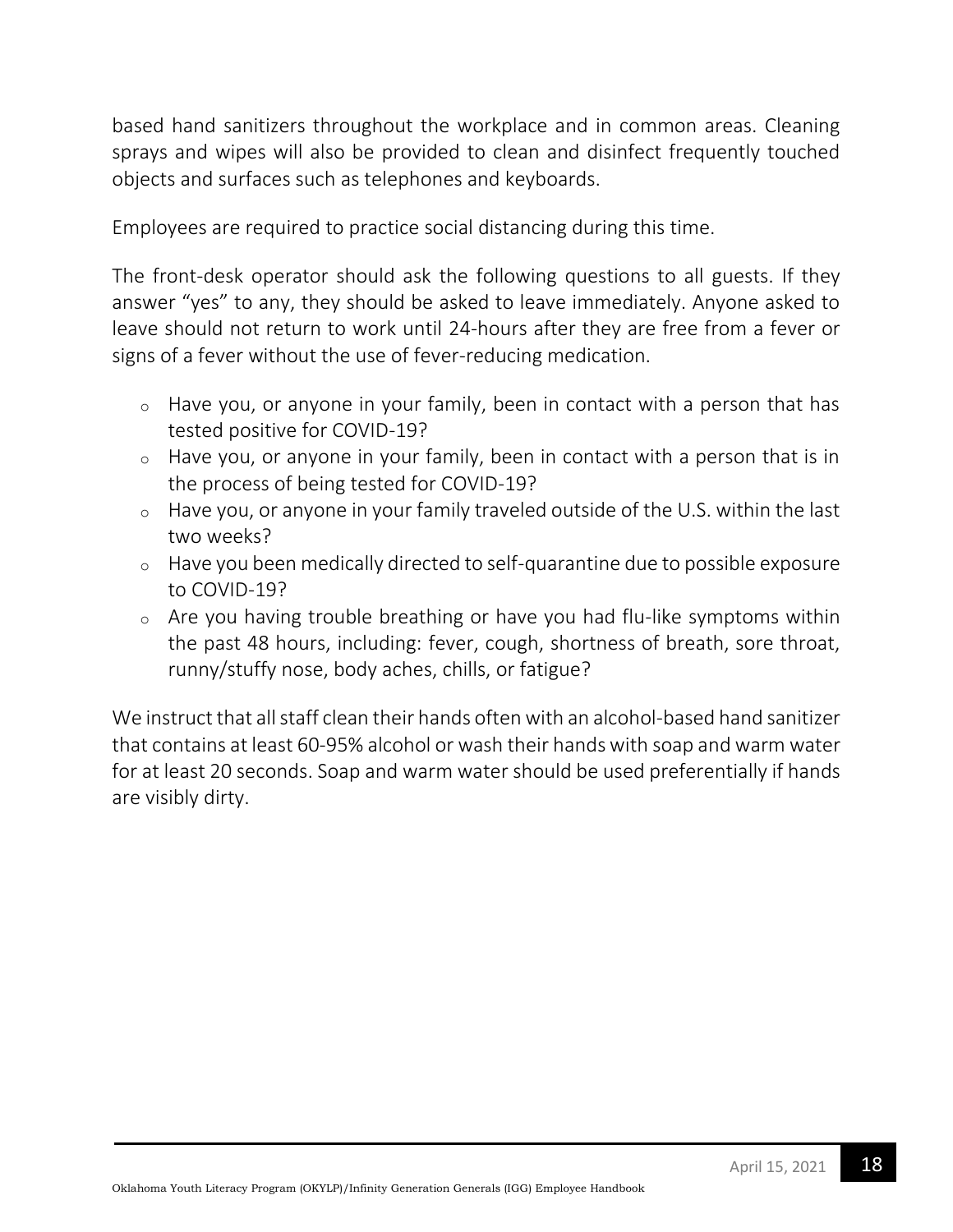# Appendix A

## PAY DAY SCHEDULE FOR 2021

|                  | <b>Reflection of Time Period</b>                      | <b>Pay Date</b>                     |
|------------------|-------------------------------------------------------|-------------------------------------|
| $\mathbf{1}$     | December $1st$ – December $31st$                      | Friday, January 15 <sup>th</sup>    |
| $\overline{2}$   | January $1st$ – January 30 <sup>th</sup>              | Thursday, February 11 <sup>th</sup> |
| 3                | January 31 <sup>st</sup> - February 13 <sup>th</sup>  | Thursday, February 25th             |
| $\overline{4}$   | February 14 <sup>th</sup> – February 27 <sup>th</sup> | Thursday, March 11 <sup>th</sup>    |
| 5                | February $28^{\text{th}}$ - March $13^{\text{th}}$    | Thursday, March 25 <sup>th</sup>    |
| 6                | March $14^{\text{th}}$ - March $27^{\text{th}}$       | Thursday, April 8th                 |
| $\boldsymbol{7}$ | March $28^{\text{th}}$ - April $10^{\text{th}}$       | Thursday, April 22 <sup>nd</sup>    |
| $8\,$            | April $11^{th}$ – April $24^{th}$                     | Thursday, May 6th                   |
| 9                | April $25^{th}$ – May $8^{th}$                        | Thursday, May 20 <sup>th</sup>      |
| 10               | May $9^{th}$ – May $22^{nd}$                          | Thursday, June 3rd                  |
| 11               | May $23^{\text{rd}}$ – June $5^{\text{th}}$           | Thursday, June 17th                 |
| 12               | June $6^{th}$ – June 19 <sup>th</sup>                 | Thursday, July 1st                  |
| 13               | June $20^{th}$ – July $3^{rd}$                        | Thursday, July 15 <sup>th</sup>     |
| 14               | July $4^{\text{th}}$ – July $17^{\text{th}}$          | Thursday, July 29th                 |
| 15               | July $18^{th}$ – July $31^{st}$                       | Thursday, August 12 <sup>th</sup>   |
| 16               | August $1st$ – August $14th$                          | Thursday, August 26th               |
| 17               | August $15^{\text{th}}$ – August $28^{\text{th}}$     | Thursday, September 9th             |
| 18               | August $29th$ – September $11th$                      | Thursday, September 23rd            |
| 19               | September $12^{th}$ – September $25^{th}$             | Thursday, October 7th               |
| 20               | September $26th - October 9th$                        | Thursday, October 21st              |
| 21               | October $10^{th}$ – October $23^{rd}$                 | Thursday, November 4th              |
| $22\,$           | October $24^{\text{th}}$ – November $6^{\text{th}}$   | Thursday, November 18th             |
| $23\,$           | November $7th$ – November $20th$                      | Thursday, December 2 <sup>nd</sup>  |
| 24               | November $21^{st}$ – December $4^{th}$                | Thursday, December 16 <sup>th</sup> |
| 25               | December $5th$ – December 18 <sup>th</sup>            | Thursday, December 30 <sup>th</sup> |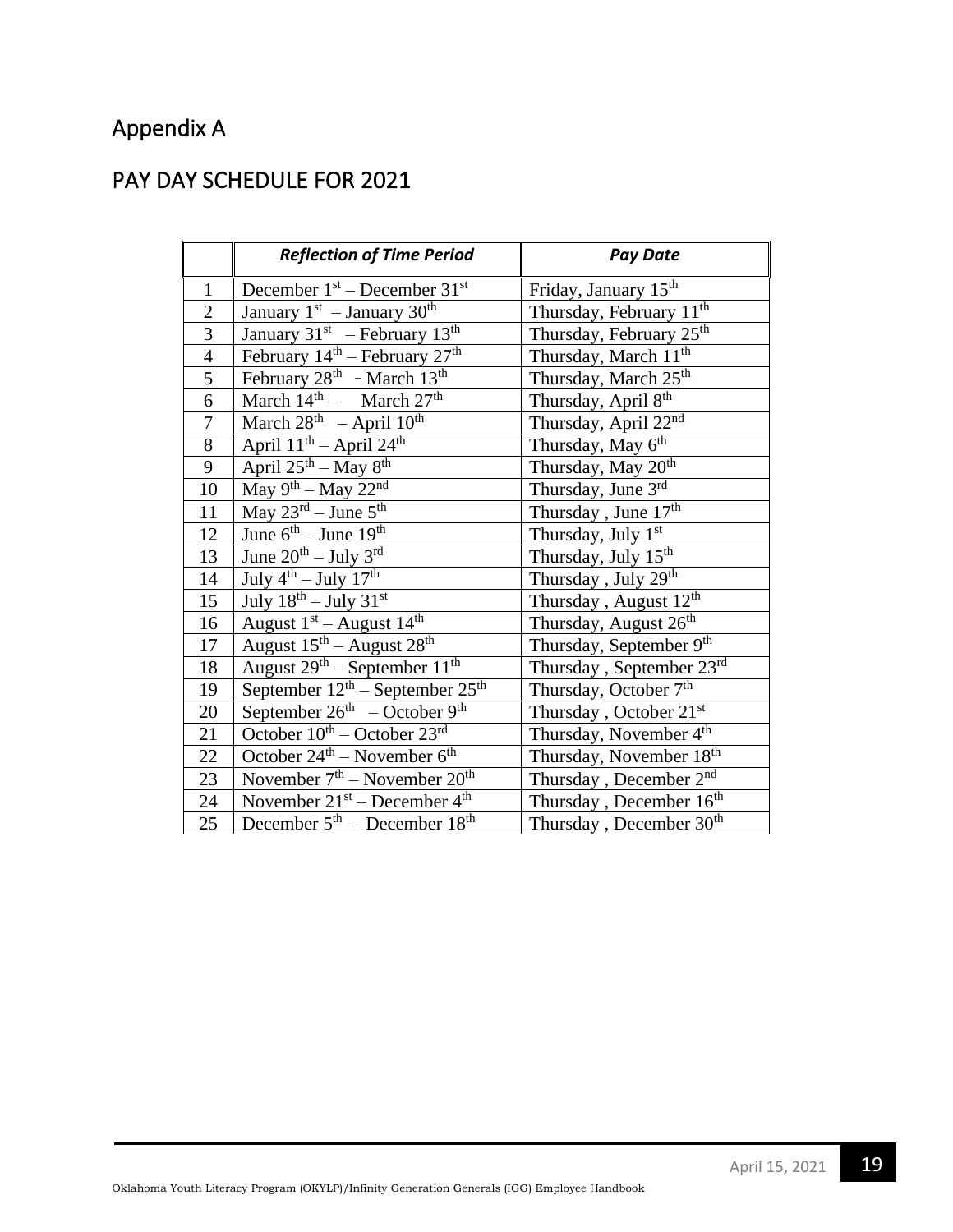# Appendix B

# CODE OF CONDUCT AND ETHICS POLICY

An employee's actions or omissions which constitute a material breach of duty and obligations of his or her employment may be cause for disciplinary action up to and including immediate termination of employment at OKYLP & IGG. Such actions or omissions include conduct showing reckless disregard of OKYLP & IGG interest; disregard of standards of behavior; disregard of an employee's duties and obligations to OKYLP & IGG; or carelessness or negligence causing wrongful intent or liability to OKYLP & IGG. Such reasons shall include, but not be limited to:

- 1. Breach of student confidentiality
- 2. Inability to perform the duties of the position for which employed.
- 3. Unprofessional or inappropriate behavior or contact with students, employees, parents, volunteers of any OKYLP & IGG services
- 4. Misconduct endangering the welfare of our students, parents, or OKYLP & IGG employees
- 5. Theft of property belonging to a student, client, visitor, volunteer, or another OKYLP & IGG employee
- 6. Willful damage to OKYLP & IGG property
- 7. Being under the influence of alcohol or abuse of drugs while on duty
- 8. Possession, use, or involvement with illegal drugs, marijuana, or other controlled substances on OKYLP & IGG premises
- 9. Excessive unexcused absence or abuse of leave
- 10.Insubordination or the use of abusive, threatening, or obscene language
- 11.Indecent or immoral conduct that causes embarrassment or repercussions for OKYLP & IGG.
- 12.Gambling on the premises
- 13.Falsifying an OKYLP & IGG employment application.
- 14.Conviction for a felony or crime involving moral turpitude or violation of an aggravated misdemeanor.
- 15.Willful falsification of company records or documents.
- 16.Disorderly conduct of any kind such as fighting, wrestling, running, roughhousing, or any other activity dangerous to life, limb, or property while in OKYLP & IGG offices
- 17.Employees should report to work on time and prepared for the workday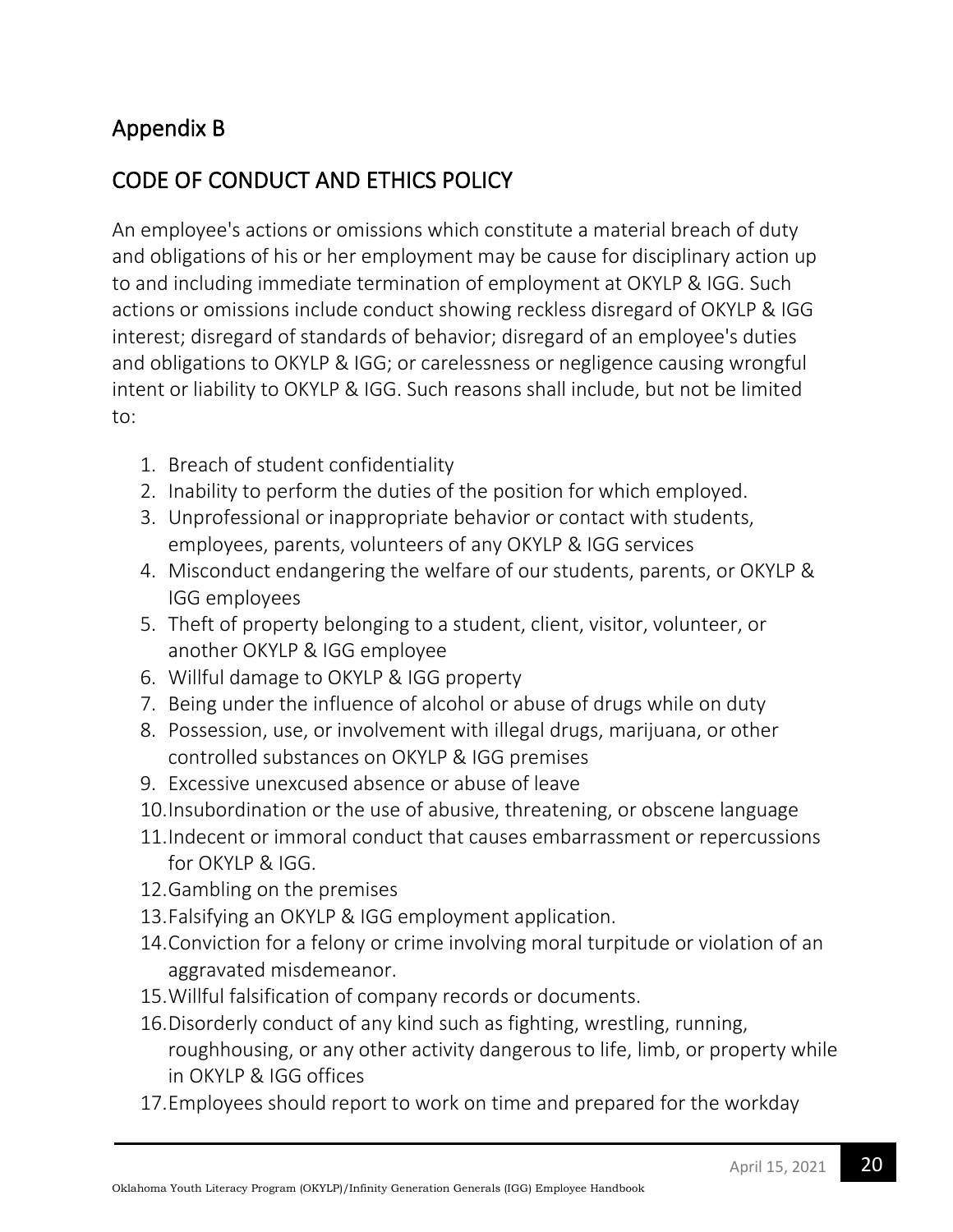- 18.All employees are expected to maintain an appropriate level of grooming and hygiene.
- 19.Employees are expected to present a clean, neat, and tasteful appearance appropriate to their position whenever working or representing the OKYLP & IGG.

## *Accountability*

Each of us is responsible for knowing and adhering to the policy and procedures set forth by OKYLP & IGG if we are uncertain about company policy. If we are concerned whether the standards are being met or are aware of violations of the Code, we must contact management immediately.

## *Communication*

OKYLP & IGG uses email, phone and text messages to communicate important information to employees. That is why it is important for you to contact management immediately for all changes in personal information so your records can be updated.

Employees are responsible for keeping all personal records up to date including:

- a) Name change.
- b) Change in address (home or campus).
- c) Change in marital status.
- d) Emergency contact.
- e) Change in beneficiary.
- f) Change in dependents.
- g) Change in tax withholding.
- h) Change in employment status.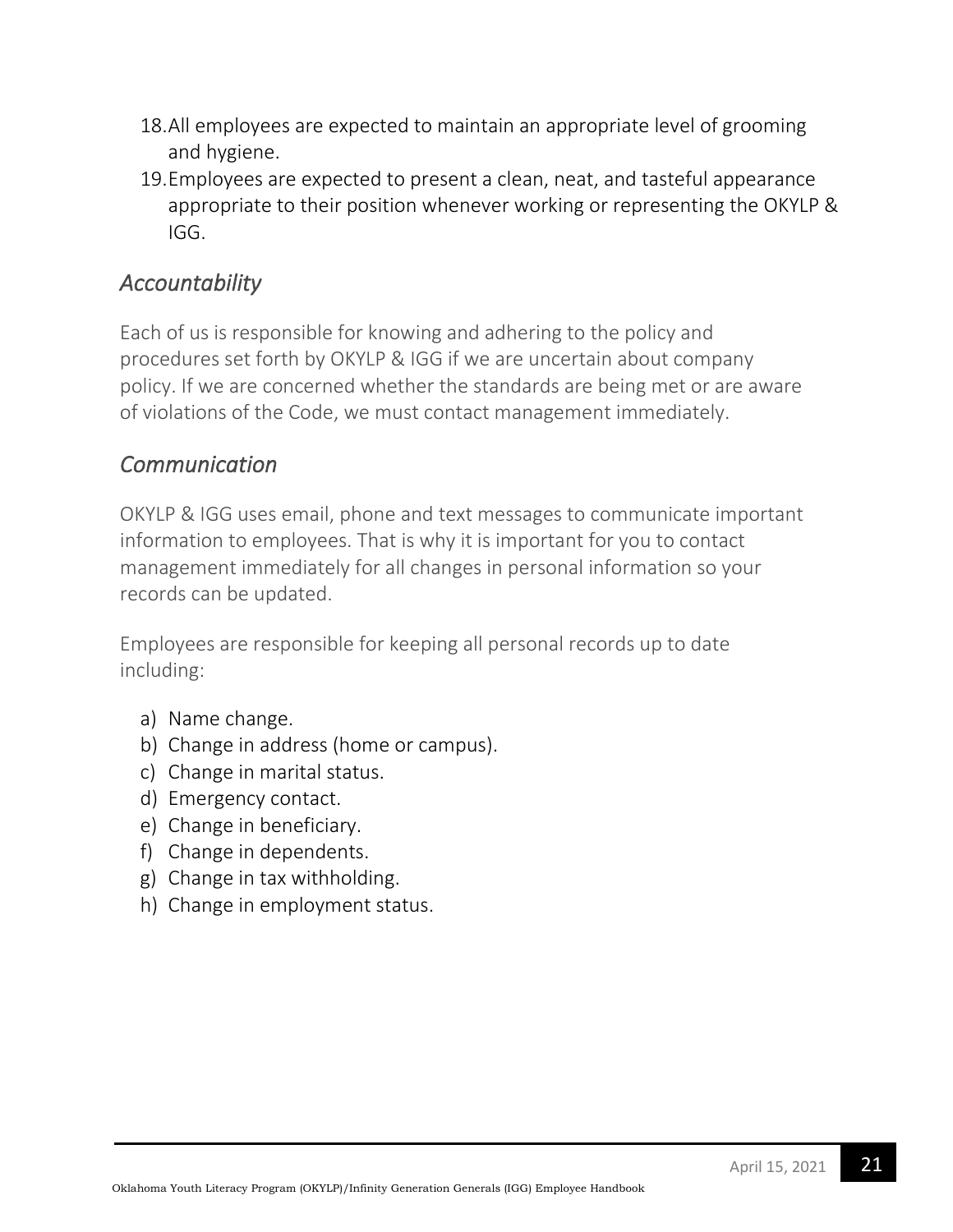# Appendix C

# TIME CLOCK

All employees are required to accurately record all time worked (whether completed on the premises or elsewhere).

Employees may not perform non-company work on company time. The following time recording procedures are required to be followed by all employees. Employees must:

- 8. Clock "in" immediately before starting any of your duties for a shift, and clock "out" immediately after finishing all your duties for that shift.
- 9. Clock "out" before beginning any meal period, and clock "in" before returning to work after any meal period.
- 10.NOT perform any work while clocked "out". Should you inadvertently fail to clock "in" or "out" for any shift, you must keep track of this extra time worked and notify your manager immediately so that he/she can adjust your time records to reflect all time worked. Corrections to time clock punches will not be corrected after 48 hours of the inaccurate time in question.
- 11.Employees are required to clock "out" any time they leave the work site for any reason other than assigned work duties. Any adjustments to the recorded time must be approved by management.
- 12.NOT work more than the assigned scheduled hours for that week without prior authorization from your manager.
- 13.BE RESPONSIBLE for reviewing and confirming the accuracy of your time and payroll records. You must promptly report any suspected errors to your direct manager and Payroll.
- 14.NOT punch, alter, or record another employee's time. Similarly, you may not allow another employee (except for a manager) to alter or record your time. Violations of this provision may be subject to disciplinary action, including termination. It is an employee's responsibility to accurately clock "in" and clock "out" for every shift worked.
- 15.State and Federal law requires for hourly employees, a 30-minute clocked-out lunch break. For any reason you forget to clock-out for lunch, 30 minutes will be taken out automatically.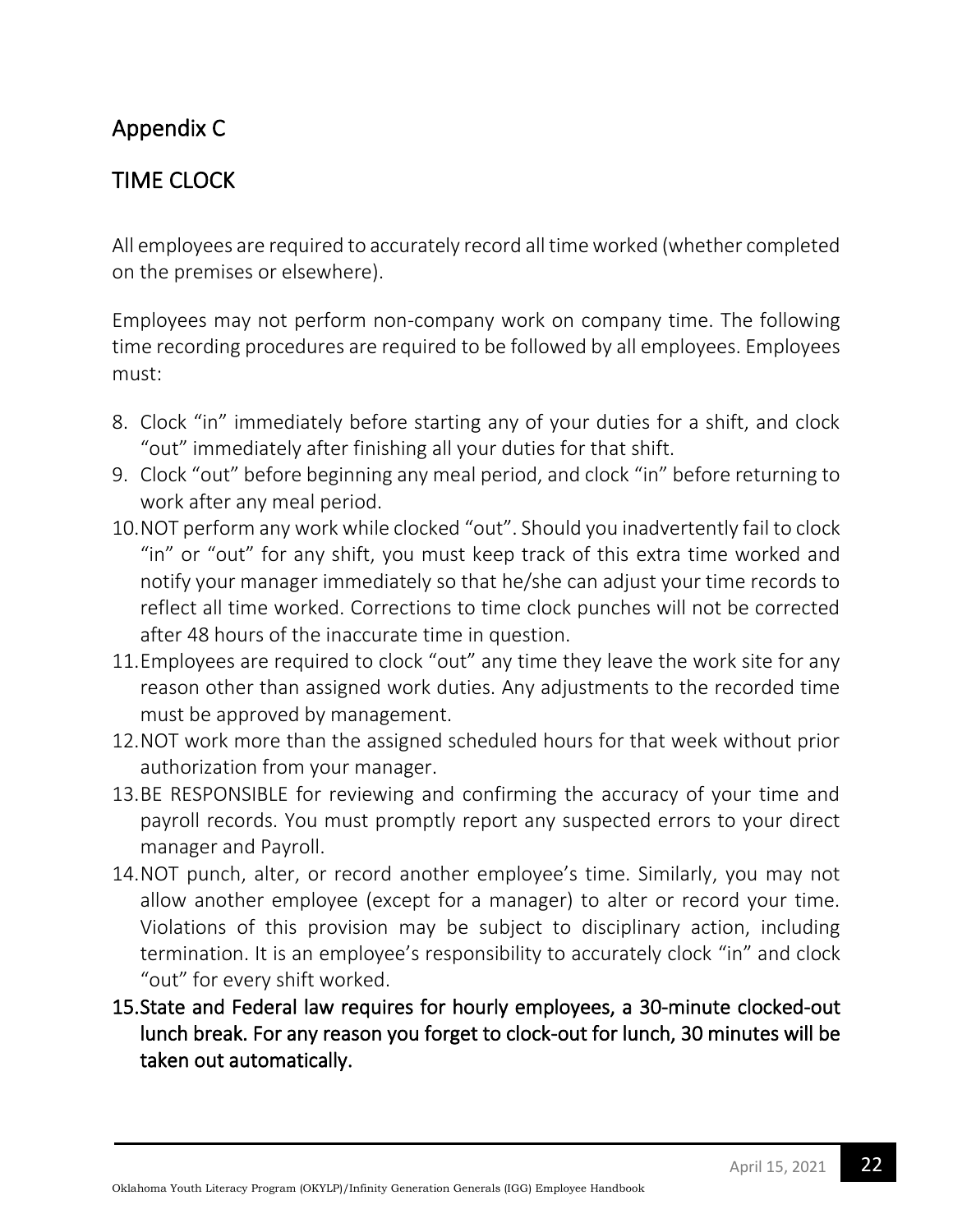The company relies on the accuracy of employee time entries to pay employees on a timely and correct basis. Employees are not required to perform any work when off-duty.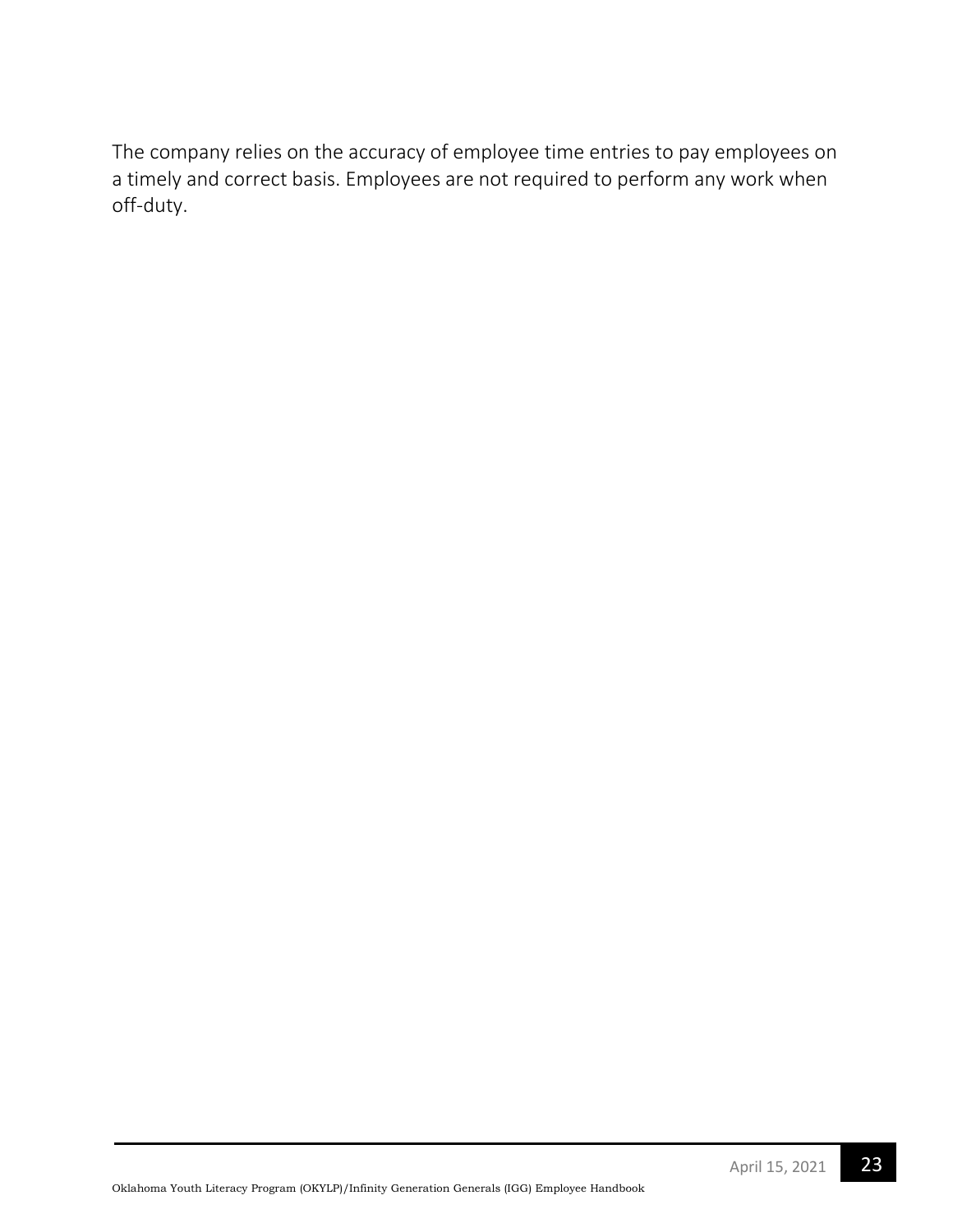# Appendix D

## Employee Health & Insurance

Employee health is important to us. We do not discriminate against people with disabilities or health conditions, but we want to do everything possible to help employees stay healthy. At minimum, we provide group health insurance to all eligible employees. If you are an eligible employee, you will be required to participate in a medical insurance program either with OKYLP and/or IGG or a medical insurance program through another source.

According to the Consolidated Omnibus Budget Reconciliation Act (COBRA), you may choose to continue your group health benefits for a limited period after leaving our company. This can happen after you experience a qualifying event, i.e., termination for reasons other than gross misconduct and in your reduction in hours of employment.

For more information, contact the Human Resources Department.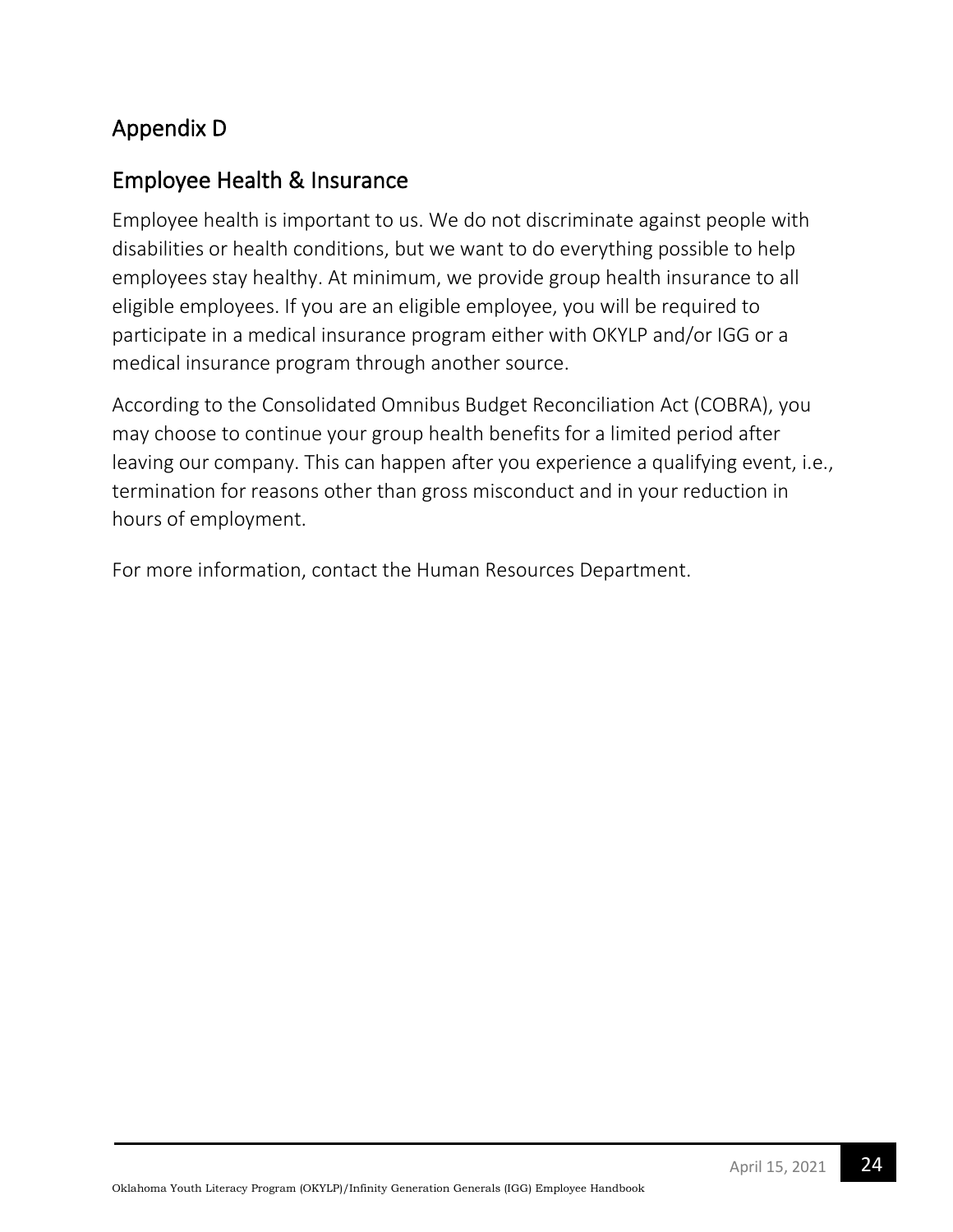# Appendix E

## PATERNAL LEAVE

## Purpose/Objective

Infinity Generation/Oklahoma Youth Literacy Program will provide up to 12 weeks of parental leave to employees following the birth of an employee's child or the placement of a child with an employee in connection with adoption or foster care. The purpose of parental leave is to enable the employee to care for and bond with a newborn or a newly adopted or newly placed child. This policy will be in effect for births, adoptions or placements of foster children.

## Eligibility

Eligible employees must meet the following criteria:

- Have been employed with the company for at least 12 months (the 12 months do not need to be consecutive).
- Have worked at least 1,250 hours during the 12 consecutive months immediately preceding the date the leave would begin.
- Be a full- or part-time, regular employee (temporary employees and interns are not eligible for this benefit).

## In addition, employees must meet one of the following criteria:

- Have given birth to a child.
- Be a spouse or committed partner of a person who has given birth to a child.
- **EXEL Have adopted a child or been placed with a foster child (in either case, the** child must be age 17 or younger). The adoption of a new spouse's child is excluded from this policy.

## Amount, Time Frame and Duration of Paid Parental Leave

■ Eligible employees will receive a maximum of 12 weeks of parental leave per birth, adoption or placement of a child/children. The fact that a multiple birth, adoption or placement occurs (e.g., the birth of twins or adoption of siblings) does not increase the 12-week total amount of paid parental leave granted for that event. In addition, in no case will an employee receive more than 12 weeks of paid parental leave in a rolling 12-month period, regardless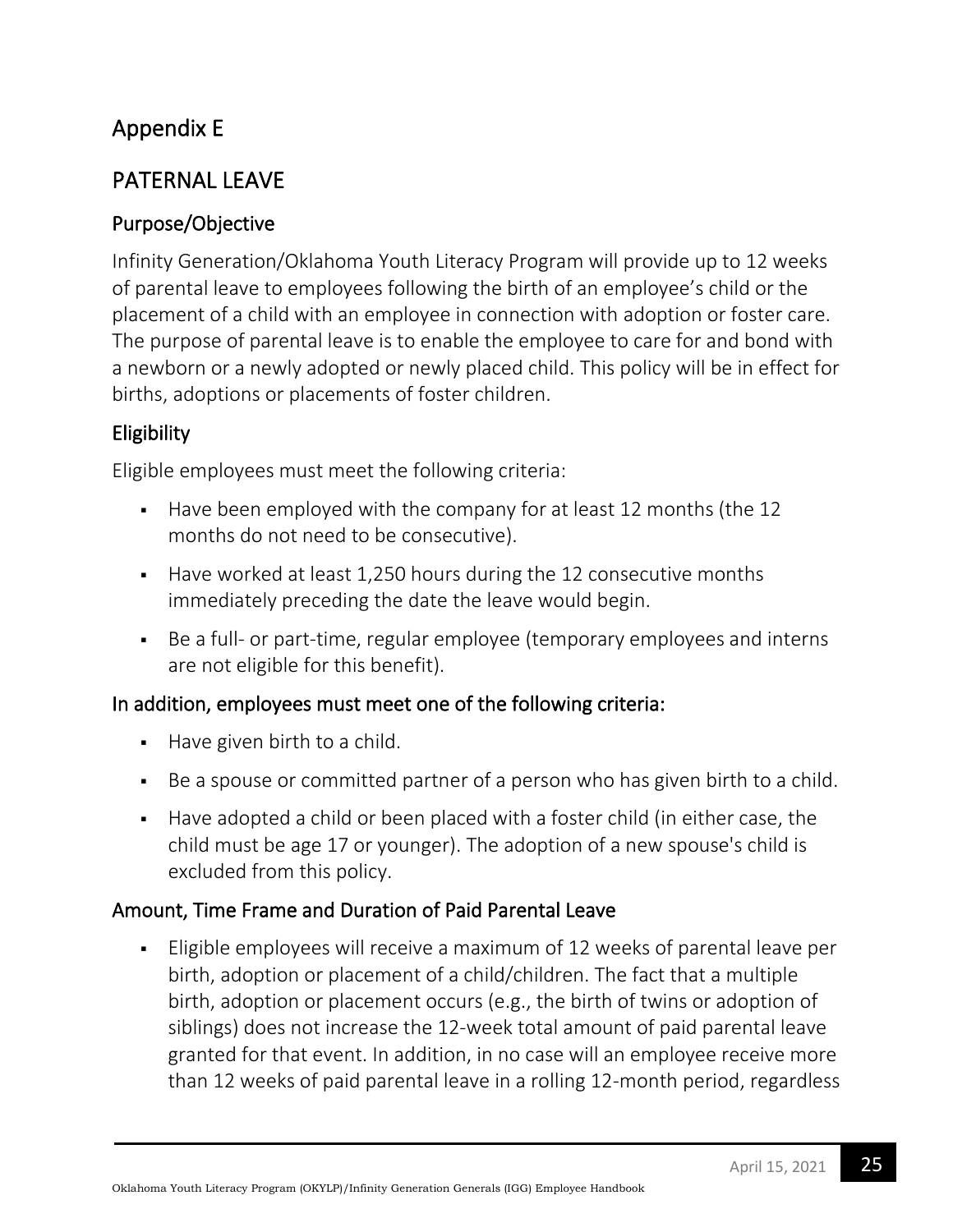of whether more than one birth, adoption or foster care placement event occurs within that 12-month time frame.

- Approved paid parental leave may be taken at any time during the 12-month period immediately following the birth, adoption or placement of a child with the employee.
- In the event of an employee who has given birth, the 12 weeks of paid parental leave will commence at the conclusion of any PTO leave/benefit provided to the employee for the employee's own medical recovery following childbirth.
- **Employees must take parental leave in one continuous period of leave and** must use all PTO during the 12 - month time frame indicated above.
- Upon termination of the individual's employment at the company, he or she will not be paid for any unused parental leave or PTO for which he or she was eligible.

## Coordination with Other Policies

- Parental leave (and any leave for employees giving birth) is compensated through employees' accrued PTO. Upon exhaustion of PTO, any remaining leave will be unpaid leave.
- The company will maintain all benefits for employees during the parental leave period just as if they were taking any other company paid leave such PTO.

### Requests for Parental Leave

- The employee will provide his or her manager with notice of the request for leave at least 30 days prior to the proposed date of the leave (or if the leave was not foreseeable, as soon as possible). The employee must complete the necessary forms and provide all documentation as required by the HR department to substantiate the request.
- **EXEL As is the case with all company policies, the organization has the exclusive** right to interpret this policy.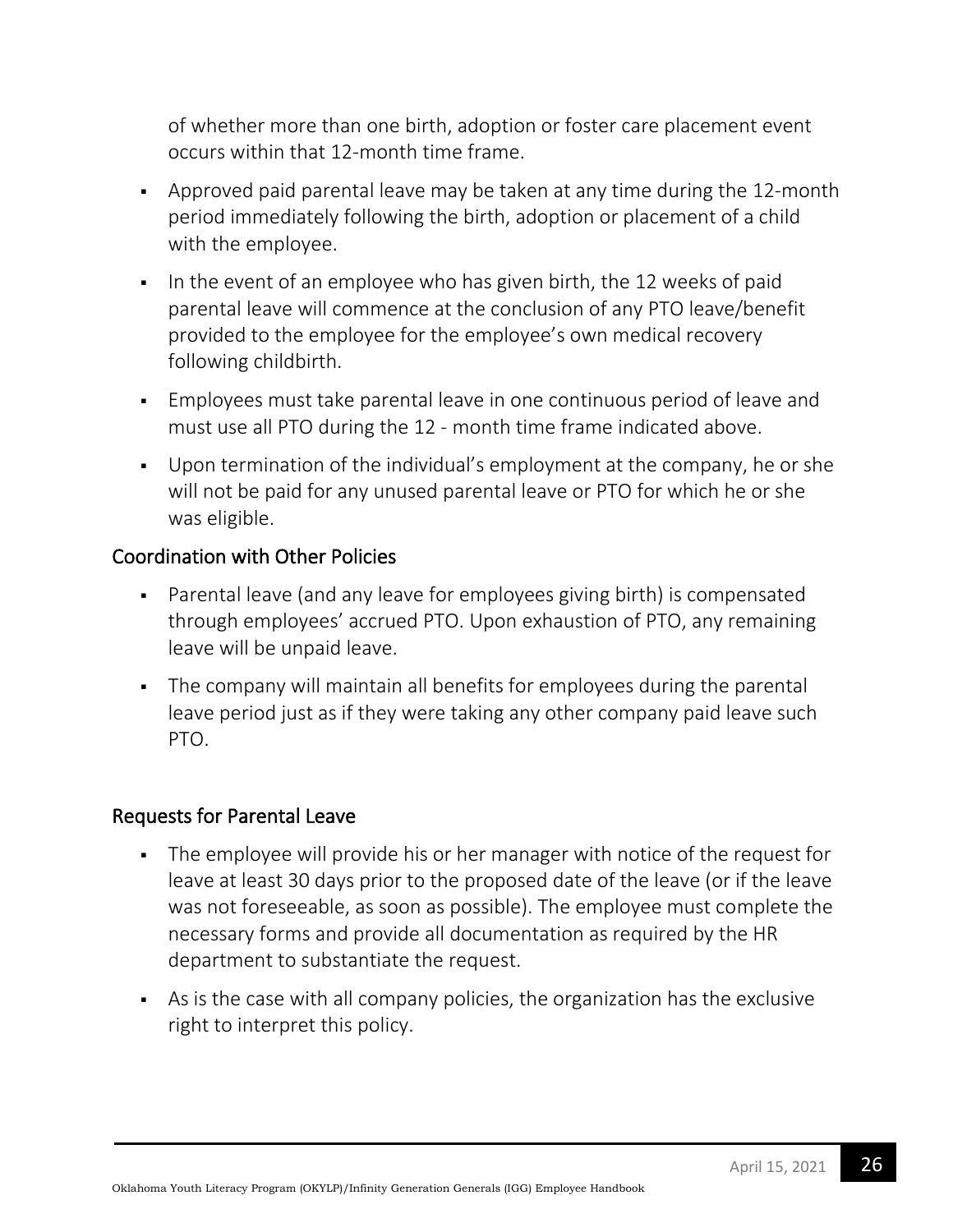# Appendix F

# Termination (Separation of Employment)

If employment is terminated, accrued, unused PTO leave that has been earned through the last day of active employment will be null and void no matter the reason for the termination of employment. Final paychecks will be mailed via USPS to the address provided by the employee on file. Paychecks will be sent no later than the following pay-period after the separation of employment.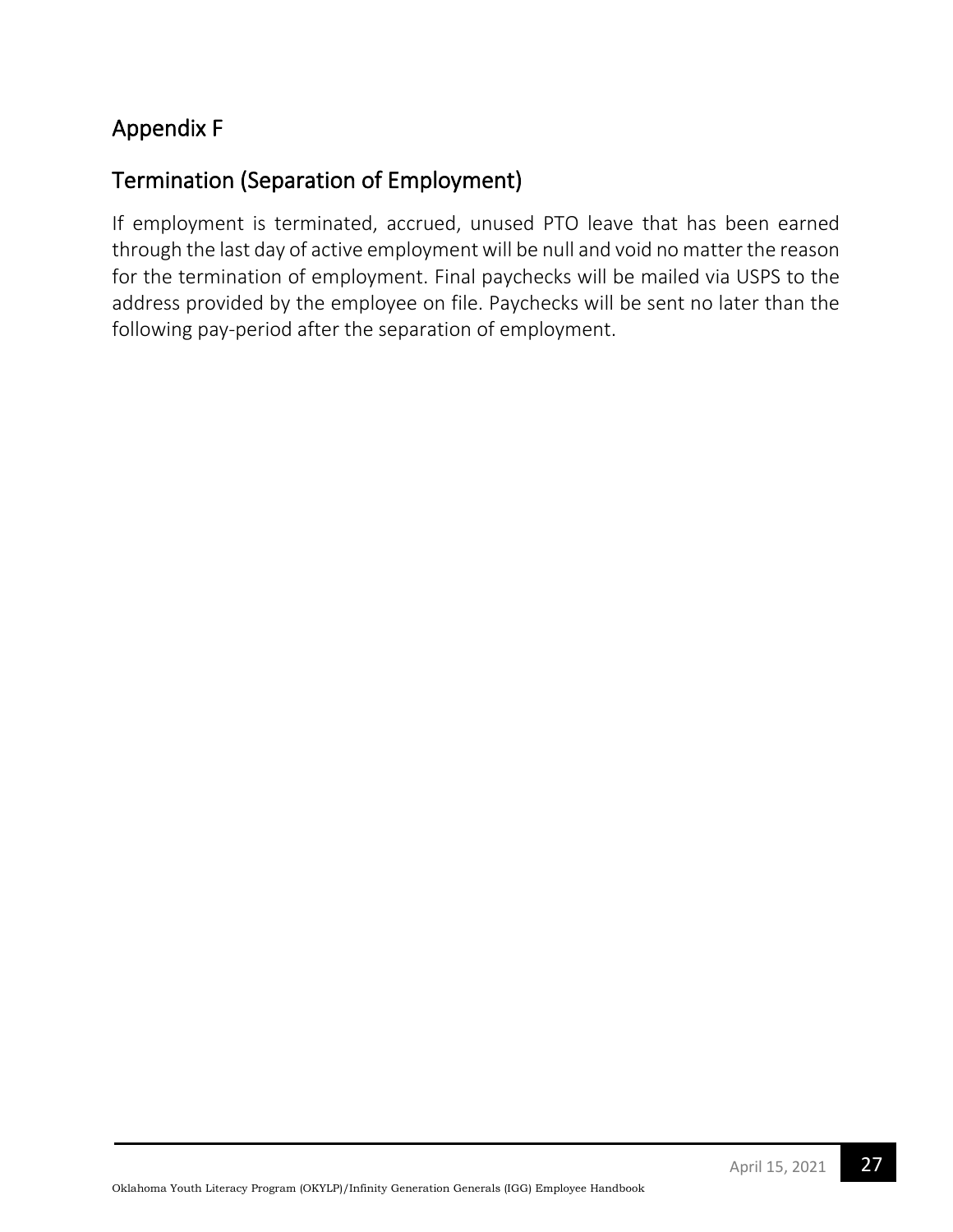## **Glossary**

Absence: Failure of an employee to report to work when he or she is scheduled to work.

Accrual: An accrual balance is a measure of time that an employee has earned toward various types of paid or unpaid time off.

Breach: An act or breaking or failing to adhere to OKYLP policies.

Compensatory Time Off: Also known as, "comp time," is an optional way of paying employees who work overtime. A company with compensatory time off policy pays employees in the form of **paid time off** (PTO) rather than paying **time** and a half in overtime pay.

Confidential/ Workplace Confidentiality: Workplace confidentiality refers to any confidential information that you come across in the course of business. There are three main types – the personal information of customers, employee information that managers collect and "proprietary information".

Excused Absence: Must be approved by management. In the event of an emergency or valid urgent need the employee provides sufficient notice preferably in advance of the absence before the start of their shift and/or before the weekly work schedule is created with approval from management.

For non-emergency absences employees must provide two-week notice and approval from management.

Explicitly Prohibit: In reference to drug policy - Zero tolerance.

Job Abandonment: Three days no-call, no-show.

Paid Time Off (PTO): Provides a bank of hours in which the employer pools sick days, vacation days, and personal days that allows employees to use as the need or desire arises with management approval.